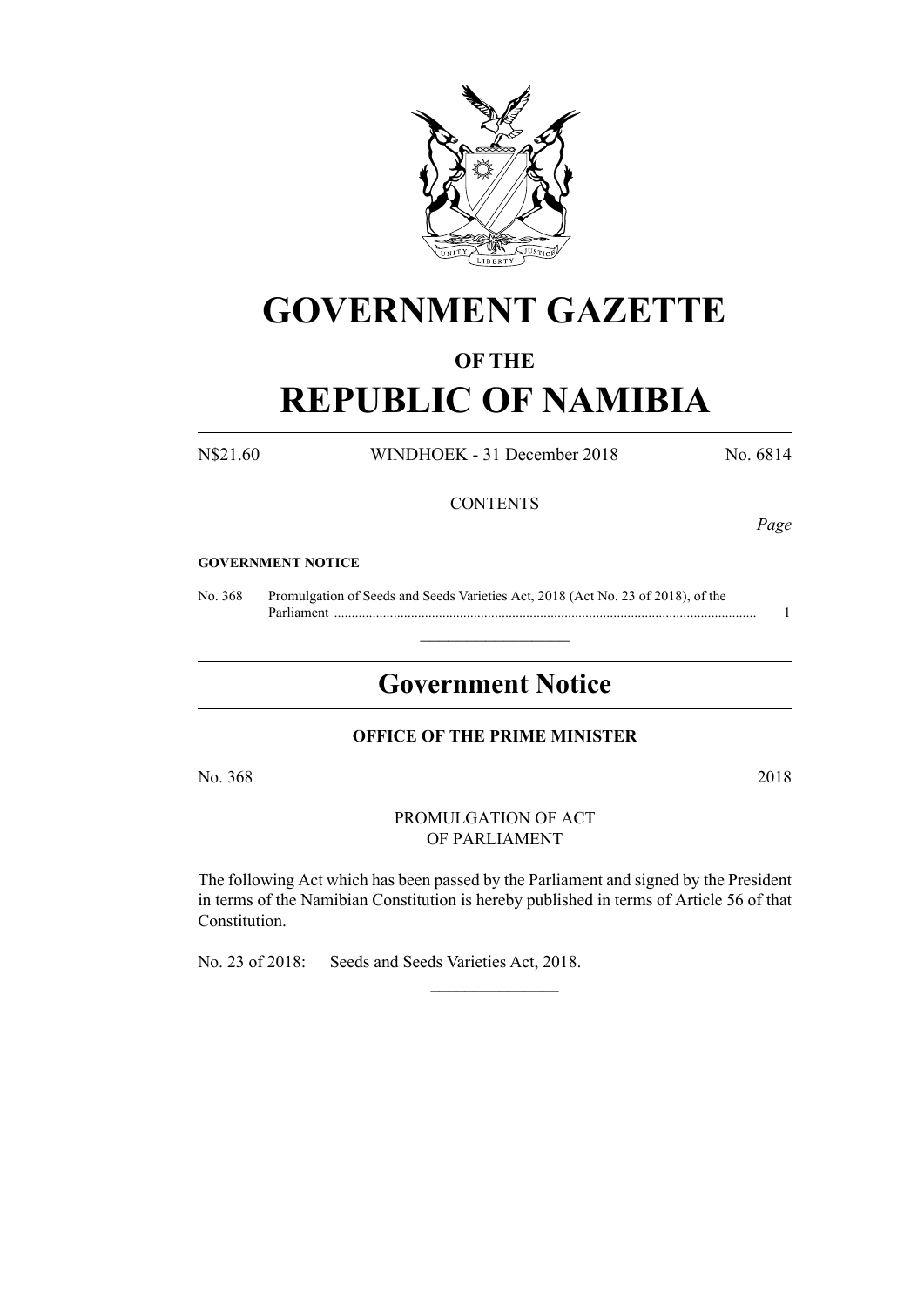## **ACT**

**To provide for the appointment of the Registrar of seed and seed varieties and the registration of producers, processors and dealers of seed and control over imports and exports of seed; to provide for the establishment of the Namibia Seed Council and the Seed Varieties Committee and their powers and functions; to provide for the establishment of a national seed varieties register; to provide for the establishment of the Seed Certification Service and its powers and functions; and to provide for incidental matters**

*(Signed by the President on 18 December 2018)*

#### ARRANGEMENT OF SECTIONS

#### CHAPTER 1 PRELIMINARY MATTERS

- 1. Definitions
- 2. Application of Act
- 3. Minister to determine general policy

#### CHAPTER 2

#### REGISTRAR OF SEED AND SEED VARIETIES

- 4. Appointment of Registrar
- 5. Powers and functions of Registrar
- 6. Discretionary powers of Registrar

#### CHAPTER 3

#### REGISTRATION OF PRODUCERS, PROCESSORS AND DEALERS IN SEED AND CONTROL OVER IMPORTS AND EXPORTS OF SEED

- 7. Seed producers and seed processing units to be registered
- 8. Seed dealers to be registered
- 9. Horticulture nursery to be registered
- 10. Duties of person conducting registered horticulture nursery
- 11. Restrictions on importation of seed
- 12. Export of plants or seed

#### CHAPTER 4

#### NAMIBIA SEED COUNCIL

- 13. Establishment of the Namibia Seed Council
- 14. Powers, duties and functions of the Council
- 15. Tenure and vacation of office
- 16. Conduct of members and disclosure of interest
- 17. Procedure and meetings of Council
- 18. Committees
- 19. Administration and finance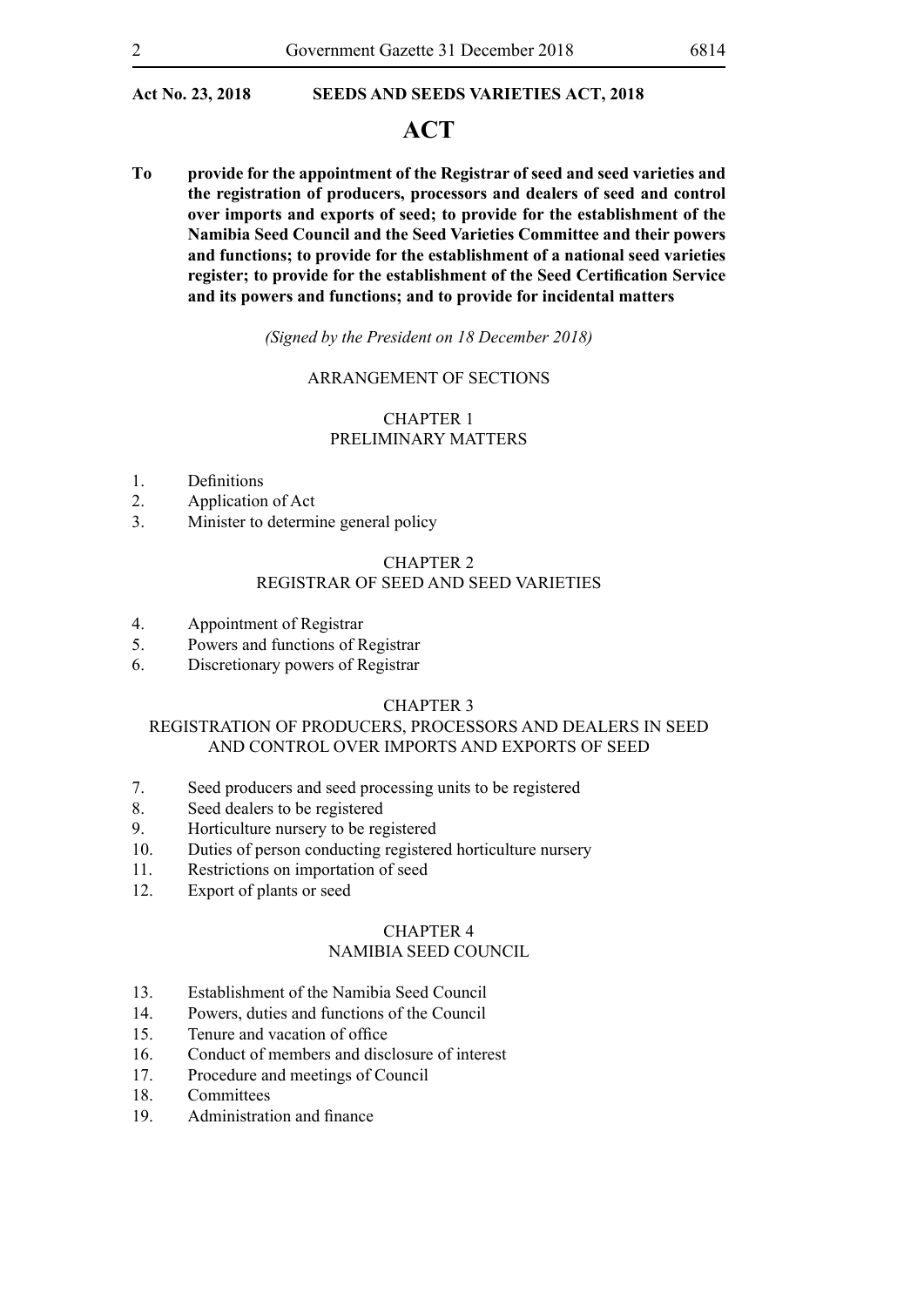#### CHAPTER 5

#### SEED VARIETIES COMMITTEE AND NATIONAL SEED VARIETIES REGISTER

- 20. Seed Varieties Committee
- 21. Functions of Seed Varieties Committee
- 22. Powers to specify minimum standards for seed
- 23. National Seed Varieties Register
- 24. Prohibition of sale of unregistered seed and seed varieties
- 25. Registration of seed and seed varieties
- 26. Application for recognition and registration of variety
- 27. Requirements for recognition of variety
- 28. Naming of variety
- 29. Consideration and examination of application
- 30. Rejection of application
- 31. Recognition of variety
- 32. Alterations in and deletions from register
- 33. Evaluation of variety
- 34. Compensation to farmers
- 35. Agreements with authorities of other countries

## CHAPTER 6

### SEED CERTIFICATION SERVICE

- 36. Establishment of Service
- 37. Head of Service
- 38. Central Seed Testing Laboratory
- 39. Other seed testing laboratories
- 40. Seed inspectorate
- 41. Seed analysts
- 42. Seed inspectors
- 43. Powers of seed inspectors
- 44. Accreditation of seed certification bodies

#### CHAPTER 7 GENERAL PROVISIONS

- 45. Application of Act to State
- 46. Preservation, inspection and proof of documents
- 47. Secrecy
- 48. Appeals
- 49. Publication or distribution of advertisements
- 50. General offences and penalties
- 51. Presumptions
- 52. Limitation of liability
- 53. Regulations
- 54. Short title and commencement

**BE IT ENACTED**, as passed by the Parliament, and assented to by the President, of the Republic of Namibia as follows: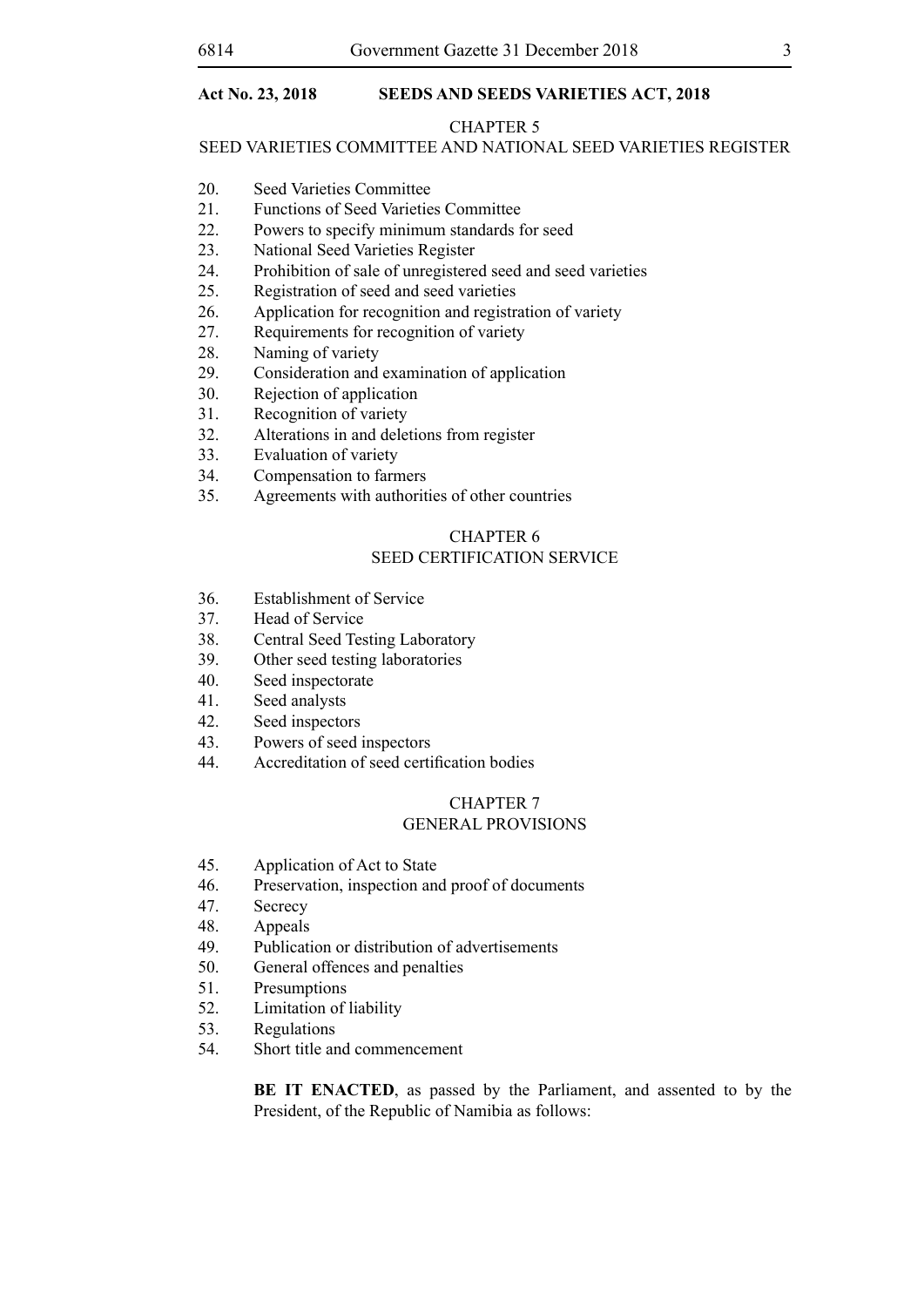#### CHAPTER 1 PRELIMINARY MATTERS

#### **Definitions**

**1.** In this Act, unless the context otherwise indicates -

"Central Seed Testing Laboratory" means the Central Seed Testing Laboratory established or declared as such in terms of section 38;

"Council" means the Namibia Seed Council established by section 13;

"dealer" means a person who carries on the business of buying and selling, exporting, or importing seed, and includes an agent of a dealer;

"denomination", in relation to a variety means the name used to identify a variety;

"export" means taking out of Namibia by land, sea or air;

"horticulture nursery" means any place where plants, irrespective whether those plants are specified in a notice referred to in section 2(1), are produced or propagated and sold for transplantation;

"import" means bringing into Namibia by land, sea or air;

"kind" means one or more related genera, species or subspecies of any plant each individually or collectively known by one common name;

"Minister" means the Minister responsible for agriculture;

"Ministry" means the Ministry responsible for agriculture;

"plant" means a plant to which this Act applies as specified in a notice issued under section 2 and includes any part of such plant;

"prescribed" means prescribed by regulation made under this Act;

"privately produced seed" means seed obtained from plants cultivated by a person who does not cultivate seed as a significant part of his or her business, and which is not packaged or displayed in a manner or provided under circumstances suggesting that it has been obtained from a dealer;

"producer" means a person, who cultivates, produces or organises the production of seed;

"register" when used as a noun, means the National Seed Varieties Register referred to in section 23 and when used as a verb, means to enter a variety in the register after it has been recognised;

"Registrar" means the Registrar of Seed and Seed Varieties appointed or designated under section 4;

"Secretary" means the Secretary of the Council designated in terms of section  $19(1)(a)$ ;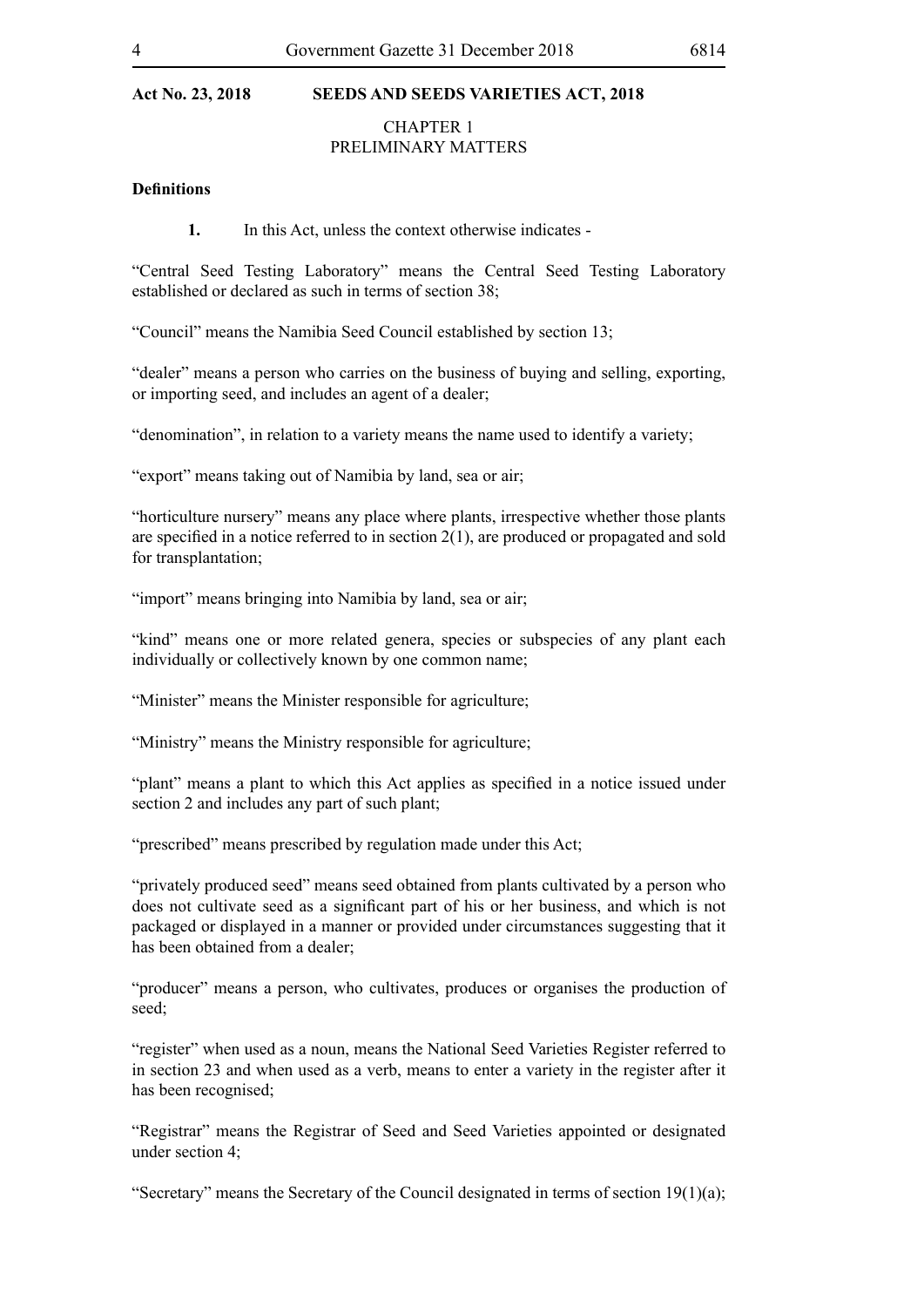"seed" includes any type of living embryo or propagule capable of regeneration and giving rise to a plant which is true to such type and includes, without limitation, any seedling, corm, cutting, bulb, bulbil, layer, marcott, root, runner, scion, set, split, stem, stock, stump, sucker or tuber, but does not include privately produced seed;

"seed analyst" means a seed analyst appointed in terms of section 41;

"seed inspector" means a seed inspector appointed in terms of section 42;

"seed testing laboratory" means a seed testing laboratory established or declared as such in terms of section 39;

"Service" means the Seed Certification Service established in terms of section 36;

"staff member" means a staff member as defined in section 1 of the Public Service Act 1995 (Act No. 13 of 1995);

"this Act" includes regulations made under this Act;

"variety" means a single botanical taxon of the lowest known rank, which can be -

- (a) defined by the expression of specific characteristics resulting from a given genotype of that plant grouping;
- (b) distinguished from any other plant grouping by expression of at least one of the said characteristics,

and such characteristics remain unchanged in respect of individual plants propagated from propagating material of the variety in question.

#### **Application of Act**

**2.** (1) Except section 9 and 10 and any regulations relating to those provisions, this Act only applies in respect of plants specified by the Minister in a notice published in the *Gazette*.

- (2) The notice referred to in subsection (1) may specify plants -
- (a) with reference to the name by which the plant concerned is commonly known;
- (b) with reference to the taxon of the plants concerned;
- (c) as all plants not belonging to a group specified in the notice; or
- (d) by means of any other designation or classification which the Minister considers appropriate.

(3) In a notice referred to in subsection (1), the Minister may specify that only certain provisions of the Act apply to a specified class of plants.

(4) In a notice referred to in subsection (1) the Minister may specify that the provisions of this Act only apply to a certain class of propagating material of a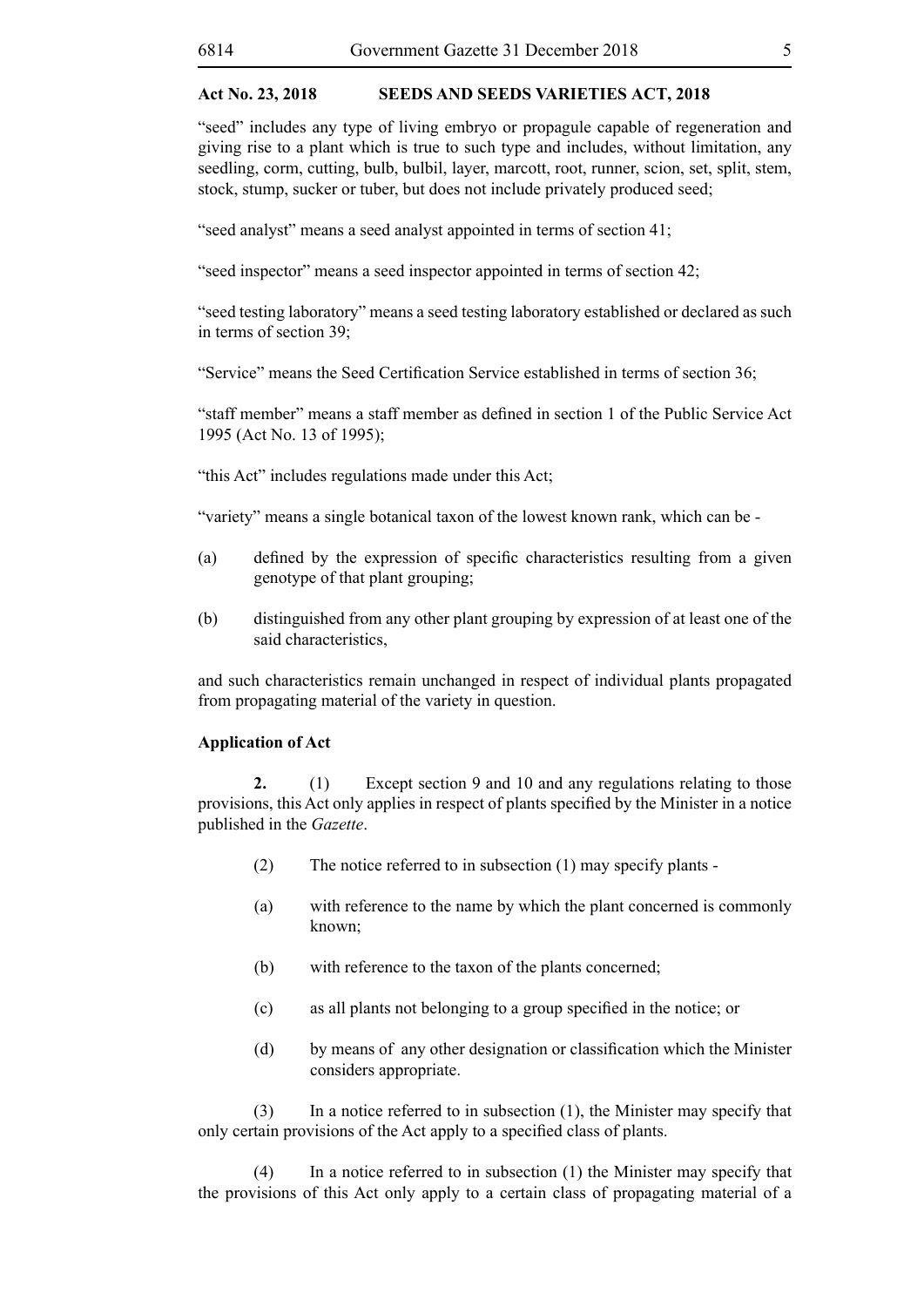specified class of plant in which case the definition of seed is construed to include only that class of propagating material.

(5) In a notice referred to in subsection (1) the Minister may specify that a specified class of plant may be sold in Namibia even though varieties of that class of plant may be registered, recognised and may be otherwise regulated by this Act or may indicate that certain varieties of a specified class of plant may be sold or may not be sold in Namibia.

(6) The Minister may amend or repeal a notice referred to in subsection (1) in such a manner that the Act or a specific provision of the Act no longer applies to a specific plant or the seed or other propagating material of a specified plant.

(7) The Minister may by notice in the *Gazette* exempt a specified class of horticultural nursery from the provisions of section 9 or 10 or from specified provisions of those sections.

#### **Minister to determine general policy**

**3.** (1) The Minister must determine the overall seed policy of Namibia and subject to the advice or recommendations of the Council and the provisions of this Act, the Minister may initiate, formulate and develop policies on all matters relating to seed and seed varieties.

(2) Without prejudice to the generality of subsection (1) the Minister may give general or specific policy directives to the Seed Varieties Committee, Service and the Registrar, and the Committee, the Service and the Registrar must comply with such directives.

#### CHAPTER 2

#### REGISTRAR OF SEED AND SEED VARIETIES

#### **Appointment of Registrar**

- **4.** The Minister may -
- (a) appoint a staff member in the Public Service holding an appropriate post to be the Registrar of Seed and Seed Varieties; or
- (b) designate a staff member of the Ministry to be the Registrar of Seed and Seed Varieties.

#### **Powers and functions of Registrar**

**5.** (1) The Registrar must, subject to any overall policy directives or instructions given by the Minister, the Council or the Seed Varieties Committee exercise the powers, perform the functions and carry out the duties conferred upon, assigned to or imposed upon the Registrar by or under this Act.

(2) The Registrar may in respect of any power, function or duty which he or she has by virtue of the provisions of this Act, delegate such power to, assign such function to,or impose such duty on -

(a) a staff member reporting to him or her; or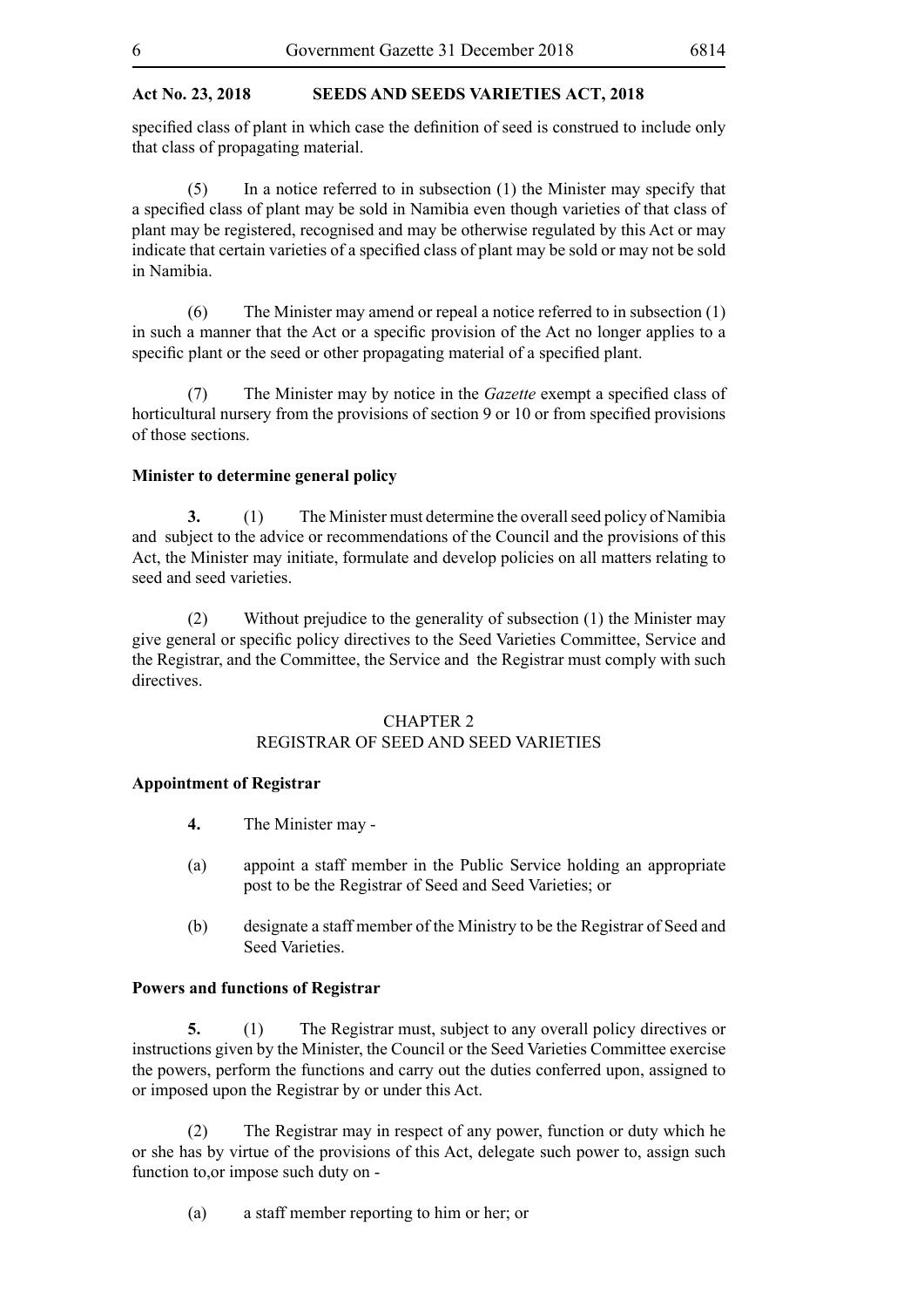(b) with the permission of the Minister, any other employee of the State or of a body having powers or duties compatible with the objects of this Act.

(3) The Registrar may withdraw or amend any delegation, assignment or imposition made under subsection (2).

(4) The Registrar may give instructions relating to any delegation, assignment or imposition done under subsection (2).

(5) Any action taken by virtue of a delegation, assignment or imposition under subsection (2), is deemed to have been done by the Registrar.

#### **Discretionary powers of Registrar**

**6.** (1) Whenever any discretionary power is given to the Registrar by this Act, he or she may not exercise that power in a manner adverse to an applicant or any other person who appears to the Registrar to be a person having an interest in the matter concerned, without giving such applicant or interested person an opportunity of being heard within the time prescribed or, if no time has been prescribed, within such reasonable period as may be fixed by the Registrar.

(2) If this Act specifies a time within which any act or thing must be done, the Registrar may, save where it is expressly otherwise provided, extend the time either before or after its expiration.

#### CHAPTER 3

#### REGISTRATION OF PRODUCERS, PROCESSORS AND DEALERS IN SEED AND CONTROL OVER IMPORTS AND EXPORTS OF SEED

#### **Seed producers and seed processing units to be registered**

**7.** (1) No person may cultivate, produce or organise the cultivation or production of seed unless he or she is registered as a seed producer.

(2) No person may operate a seed processing unit unless such unit is registered.

(3) The Registrar must register a producer or seed processing unit or renew the registration of a producer or seed processing unit if the producer or unit meets the prescribed specifications in terms of infrastructure, equipment and technical ability and knowledge.

(4) Every application for registration or renewal of registration under subsection (3) must be made to the Registrar in such form and manner and must be accompanied by such fee as may be prescribed.

(5) The Registrar must, after having made such enquiries and subject to such conditions as he or she thinks fit, grant a certificate of registration in such form and for such period as may be prescribed.

(6) Every person registered as a seed producer and any person in charge of a seed processing unit must furnish periodic returns to the Registrar or to any prescribed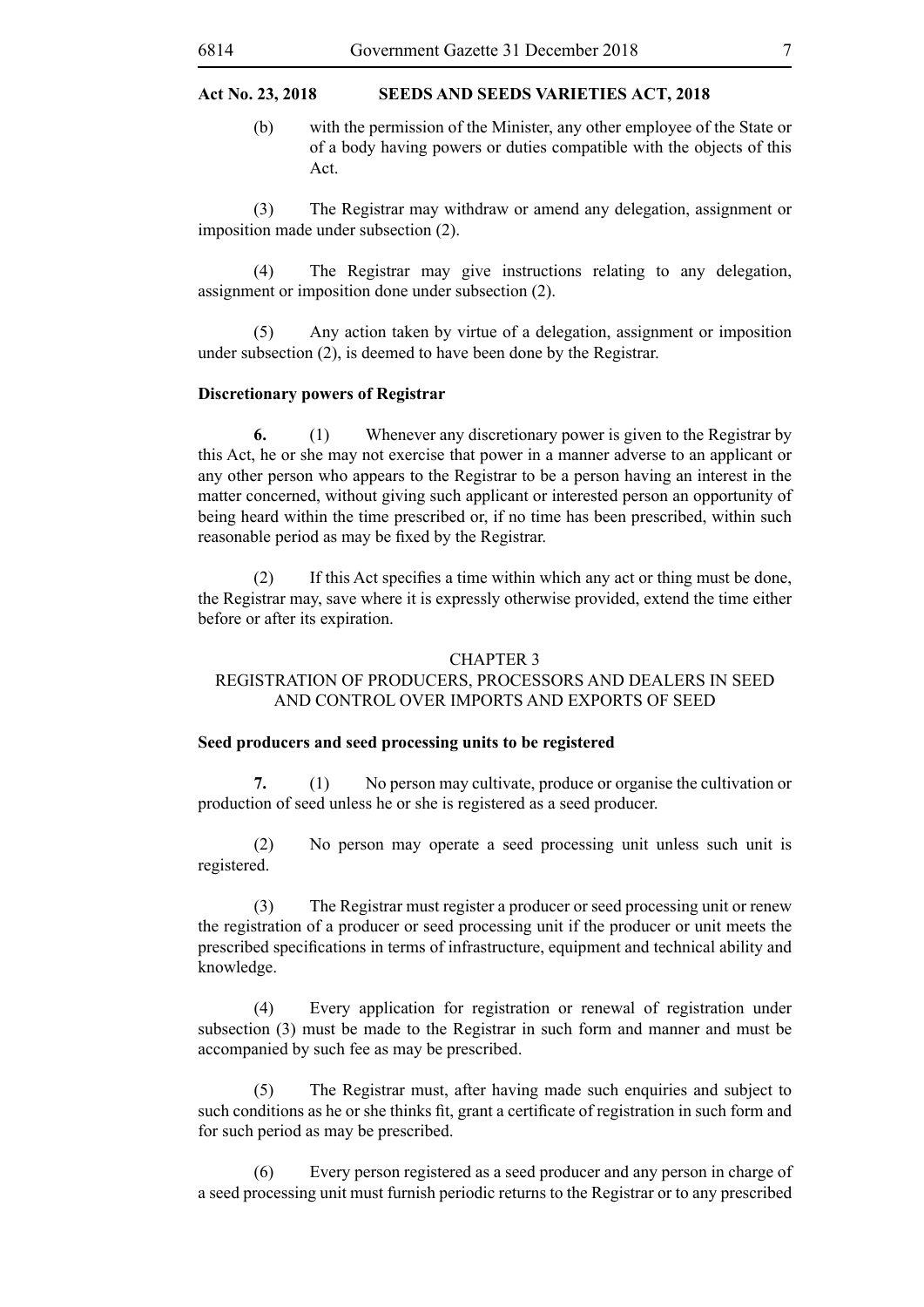person or institution in such form and at such time as may be prescribed specifying the quantity of seed of different kinds or varieties produced or processed.

- (7) The Registrar may suspend or cancel a registration under this section, if -
	- (a) such registration has been obtained by misrepresentation as to a material fact relating to the specification in terms of infrastructure, equipment or technical ability and knowledge; or
	- (b) any of the provisions of this Act have been contravened.

(8) Any person who contravenes or fails to comply with subsection (1), (2) or (6) commits an offence and is liable on conviction to a fine not exceeding N\$10 000 or to imprisonment for a period not exceeding 12 months or to both such fine and imprisonment.

#### **Seed dealers to be registered**

**8.** (1) No person may sell, keep for sale, offer to sell, barter, import or export or otherwise supply any seed by himself or herself, or by any other person on his or her behalf unless he or she is registered as a seed dealer.

(2) Every application for registration under subsection (1) must be made to the Registrar in such form and manner and must be accompanied by such fee as may be prescribed.

(3) The Registrar must register an applicant as a seed dealer if he or she meets the prescribed requirements relating to infrastructure, equipment and technical ability and knowledge.

(4) The Registrar may, after making such enquiry and subject to such conditions as he or she thinks fit, grant a certificate of registration as a seed dealer in such form and for such period as may be prescribed.

(5) Every dealer registered under this section must furnish to the Registrar such information and returns regarding seed stocks, seed lots, expiry date of seed lots and other related information as may be prescribed.

 (6) The Registrar may suspend or cancel a certificate granted under subsection (4) if -

- (a) that registration has been obtained by misrepresentation of a material fact;
- (b) the dealer has contravened any of the provisions of this Act.

(7) Any person who contravenes or fails to comply with subsection (1) or (5) commits an offence and is liable on conviction to a fine not exceeding N\$10 000 or to imprisonment for a period not exceeding 12 months or to both such fine and such imprisonment.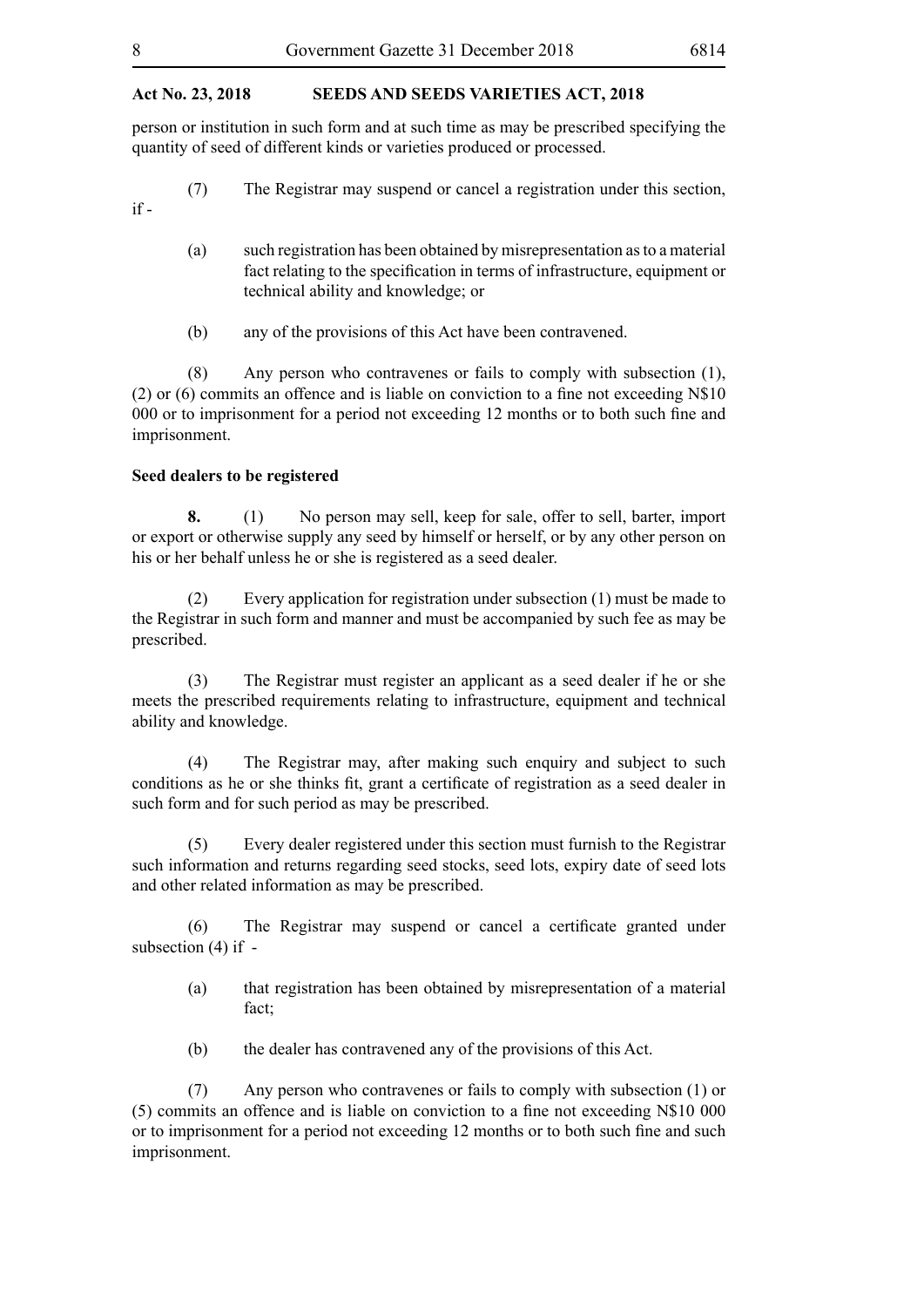#### **Horticulture nursery to be registered**

**9.** (1) No person may conduct or carry on the business of a horticulture nursery unless such nursery is registered with the Registrar under this section.

(2) Every application for registration under subsection (1) must be made to the Registrar in such form and contain such particulars and must be accompanied by such fee as may be prescribed.

(3) The Registrar must register a nursery if it meets the prescribed requirements relating to infrastructure, equipment and technical ability and knowledge.

(4) The Registrar may, after having made such enquiries and subject to such conditions as he or she thinks fit, grant a certificate of registration as a horticulture nursery in such form as may be prescribed.

 (5) The Registrar may suspend or cancel the certificate of registration as a horticultural nursery if -

- (a) that registration has been obtained by misrepresentation of any material fact; or
- (b) the holder has contravened any of the provisions of this Act.

(6) Any person who contravenes or fails to comply with subsection (1) commits an offence and is liable on conviction to a fine not exceeding N\$10 000 or to imprisonment for a period not exceeding 12 months or to both such fine and such imprisonment.

#### **Duties of person conducting registered horticulture nursery**

**10.** (1) Every person who is a holder of a certificate of registration for a horticulture nursery under section 9 must -

- (a) keep a complete record of the origin or source of all planting material and performance record of mother trees in the nursery;
- (b) keep a layout plan showing the position of the root-stocks and scions used in raising the horticulture plants;
- (c) keep a performance record of the mother trees in the nursery;
- (d) keep the nursery plants as well as the parent trees used for the production or propagation of horticulture plants free from infectious or contagious insects, pests and diseases affecting plants; and
- (e) furnish such information to the Registrar on the production, stocks, sales and prices of planting material in the nursery as may be prescribed.

(2) Any person who contravenes or fails to comply with subsection (1) commits an offence and is liable on conviction to a fine not exceeding N\$10 000 or to imprisonment for a period not exceeding 12 months or to both such fine and such imprisonment.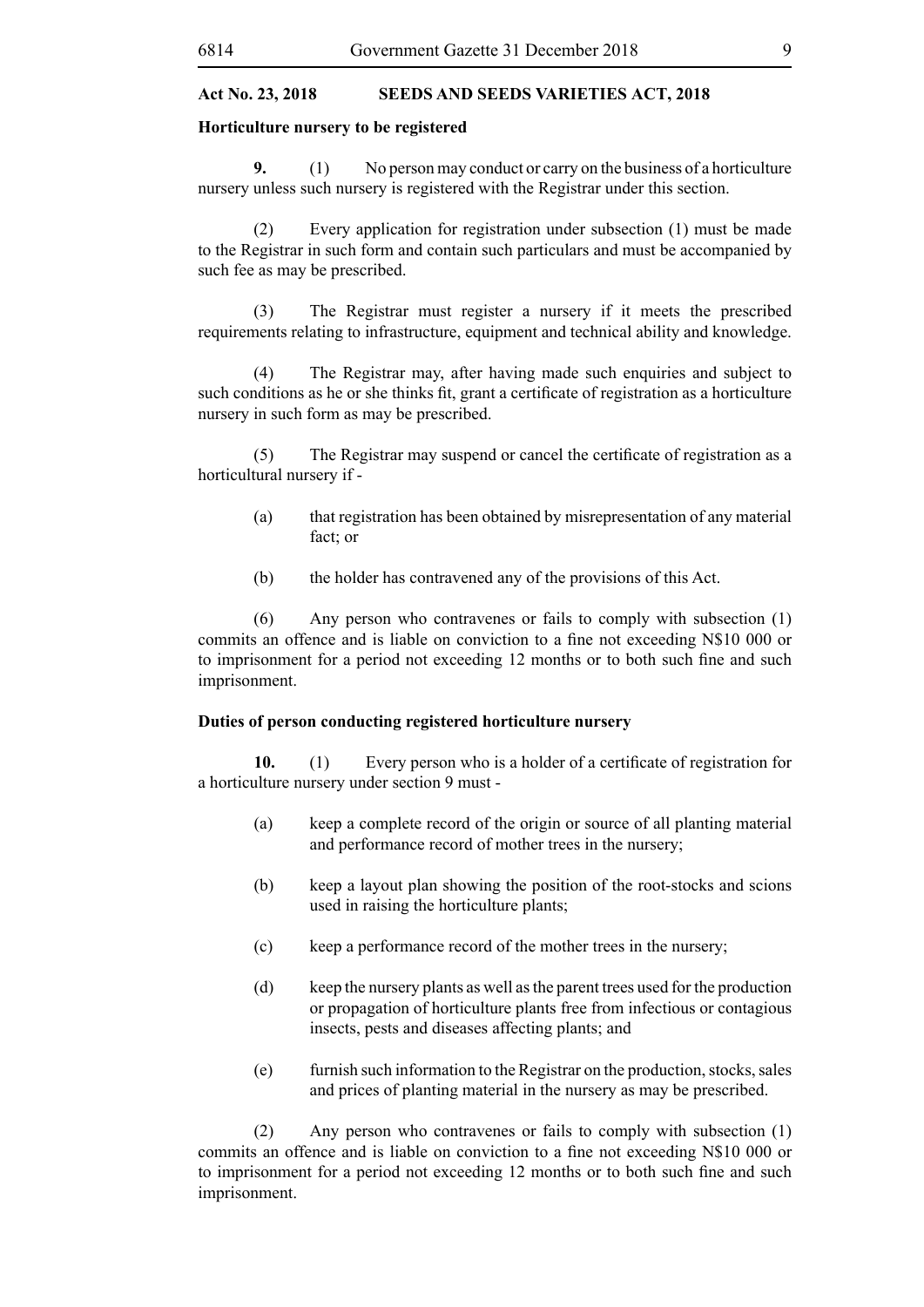#### **Restrictions on importation of seed**

**11.** (1) Subject to subsection (8), no person may import into Namibia any seed -

- (a) unless the seed
	- (i) is of a variety of which the denomination is entered in the register;
	- (ii) complies with any prescribed requirements;
	- (iii) is packed in a container which is sealed and branded, marked or labelled in the prescribed manner with the prescribed information;
	- (iv) is imported through a prescribed port of entry;
- (b) under a denomination other than the denomination entered in the register in respect thereof; or
- (c) which is of a kind or belongs to a class importation of which has been prohibited by the Minister by notice in the *Gazette*.

(2) Despite the provisions of subsection (1) the Registrar may, in his or her discretion and on such conditions as he or she may determine, in writing allow the importation of a consignment of seed which does not conform to all or any of the requirements referred to in subsection (1).

(3) The Minister may by notice in the *Gazette* determine that any particular kind of seed, or seed of a particular kind of plant, may only be imported with a permit issued by the Registrar and on such conditions as the Registrar may specify in such permit.

(4) A person requiring a permit of the Registrar as contemplated in subsection (3) must apply to the Registrar for such permit in the prescribed manner.

(5) Subject to subsection (8), a person importing a consignment of seed must in the prescribed manner furnish the Registrar with the particulars which the Registrar may determine regarding such consignment, and such consignment may not be removed from a port contemplated in subsection  $(1)(a)(iv)$  unless the Registrar has authorised the removal thereof in writing.

(6) Seed imported into Namibia must, if the Registrar so requires, be presented for examination and sampling at a port contemplated in subsection  $(1)(a)(iv)$ .

(7) If the Registrar requires seed to be presented for examination and sampling, in terms of subsection (6), he or she must determine the manner in which and the time and place at which the examination and sampling must be carried out.

(8) The provisions of this section do not apply with reference to the importation of seed intended for purposes other than cultivation or for immediate export.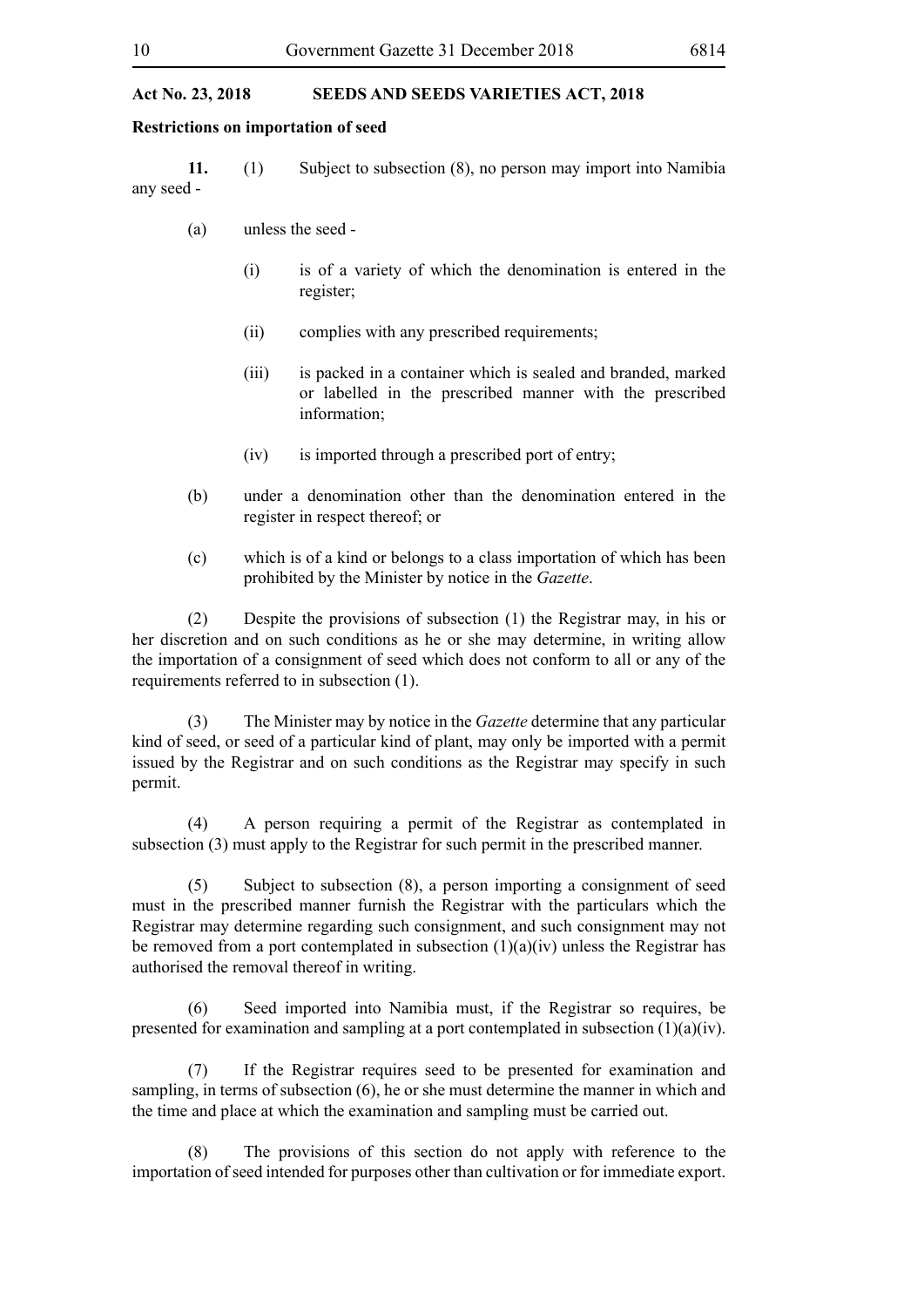(9) A person importing seed under the circumstances contemplated in subsection (8) must, prior to or on arrival of the seed in question in Namibia, furnish to the Registrar a declaration to that effect in the prescribed manner.

(10) If seed has been imported contrary to the provisions of this section, the Registrar may -

- (a) order that the seed in question must within the period determined by the Registrar at the option of the importer -
	- (i) be destroyed without compensation; or
	- (ii) be removed from Namibia at the expense of the importer; or
- (b) permit the disposal thereof in Namibia in such manner and on such conditions as he or she may determine.

(11) Any person who contravenes or fails to comply with subsection (1), (5) or (9) commits an offence and is liable on conviction to a fine not exceeding N\$10 000 or to imprisonment for a period not exceeding 12 months or to both such fine and such imprisonment.

#### **Export of plants or seed**

**12.** (1) No person may export from Namibia any seed unless he or she is in possession of a certificate from the Registrar authorising such export.

 (2) Any person desiring to obtain any such certificate must apply to the Registrar in the prescribed manner and such application must be accompanied by the prescribed application fee.

(3) After receipt of an application referred to in subsection (2) the Registrar may undertake such inspection of the seed intended for export as he or she may deem necessary, take such samples thereof as he or she may deem necessary and test, examine or analyse the samples or cause the samples to be tested, examined or analysed and the person who has thus applied must pay to the Registrar on demand the prescribed fees in connection with such inspection and for the testing, examination or analysis of such samples.

(4) If the Registrar is of opinion that a consignment of plants or seed may not be exported, he or she may prohibit the export thereof in writing.

(5) The provisions of subsection (1) do not apply with reference to the export of -

- (a) seed intended for purposes other than cultivation; or
- (b) seed which do not exceed the prescribed quantity.

(6) Any person who contravenes or fails to comply with subsection (1) or a prohibition imposed under subsection (4) commits an offence and is liable on conviction to a fine not exceeding N\$10 000 or to imprisonment for a period not exceeding 12 months or to both such fine and such imprisonment.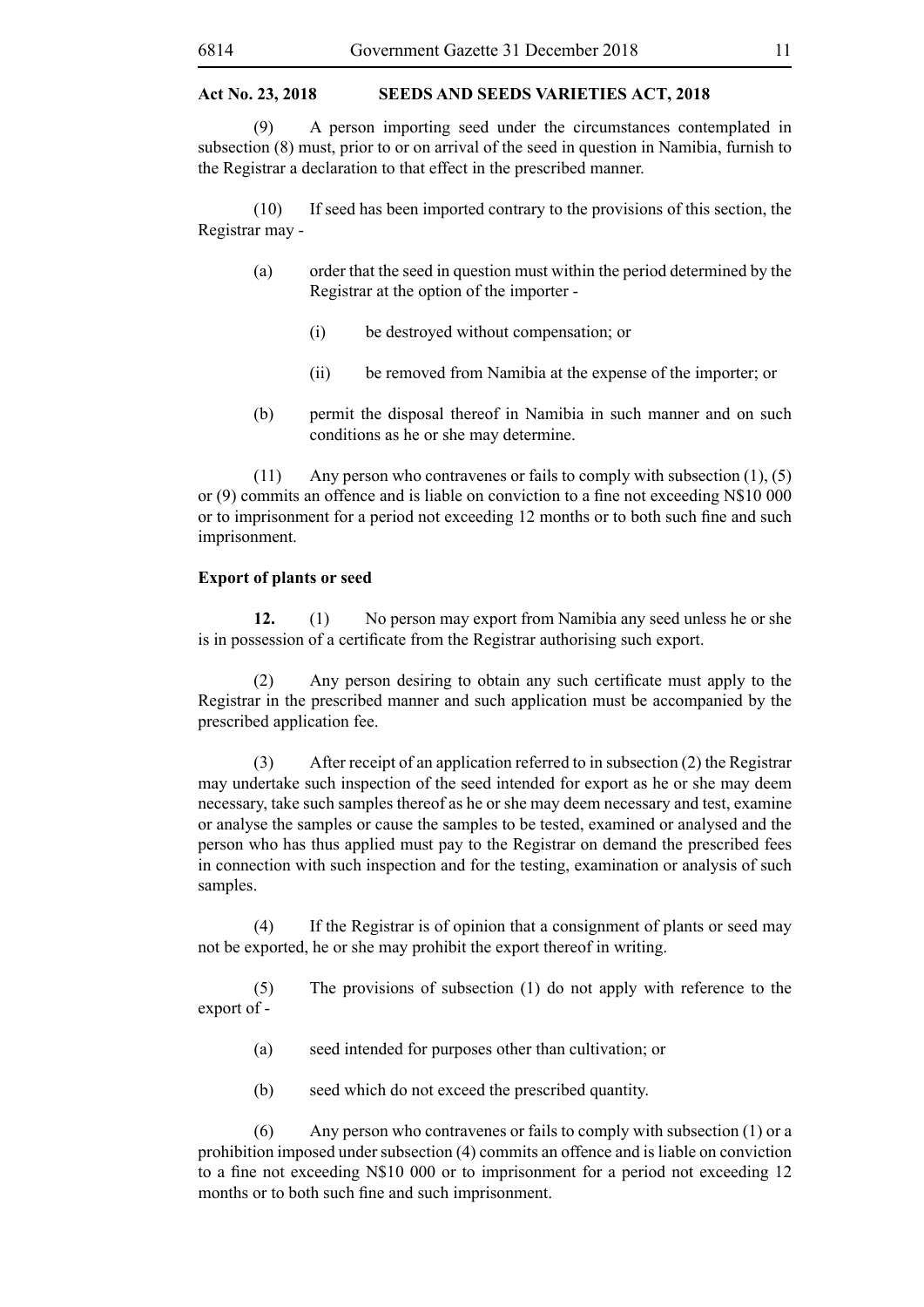## CHAPTER 4

## NAMIBIA SEED COUNCIL

#### **Establishment of the Namibia Seed Council**

**13.** (1) There is established a council to be known as the Namibia Seed Council to advise the Minister on matters referred to in section 14.

(2) The Council consists of the following persons to be appointed by the Minister -

- (a) one staff member of the Ministry, who is the chairperson of the Council;
- (b) three staff members in the Public Service employed in the Ministries, offices or Agencies which the Minister considers relevant and nominated by the Minister responsible for that Ministry, Office or Agency;
- (c) one person, nominated by an association or organisation representing commercial farmers, to represent the interests of commercial farmers;
- (d) one person, nominated by an association or organisation representing communal farmers, to represent the interests of communal farmers;
- (e) one person, nominated by an association or organisation representing seed producers, to represent the interests of seed producers; and
- (f) one person, nominated by an association or organisation representing seed dealers, to represent the interests of seed dealers.

(3) The Minister must in writing invite the relevant Ministers and the associations or organisations referred to in subsection (2) to nominate, within the period stated in the notice, persons as members of the Council as contemplated therein.

(4) If an association or organisation referred to in subsection  $(2)(c)$  to  $(f)$ does not exist or fails or is unable to nominate a candidate within a reasonable time after being requested to do so, the Minister may appoint to the Council, a person who, the Minister reasonably believes, would be able to represent the interests of the relevant group of persons.

(5) The Minister must as soon as possible after the appointment of a member of the Council, give notice in the *Gazette* of that appointment.

(6) The Minister may appoint for each member of the Council a person to be the alternate of the member concerned.

(7) The alternate to a member of the Council may, in the event of the member's absence from a meeting of the Council, attend the meeting in the capacity of a member.

- (8) A person is not eligible for appointment to the Council if he or she -
- (a) is a member of the National Assembly or a regional council;
- (b) is an unrehabilitated insolvent;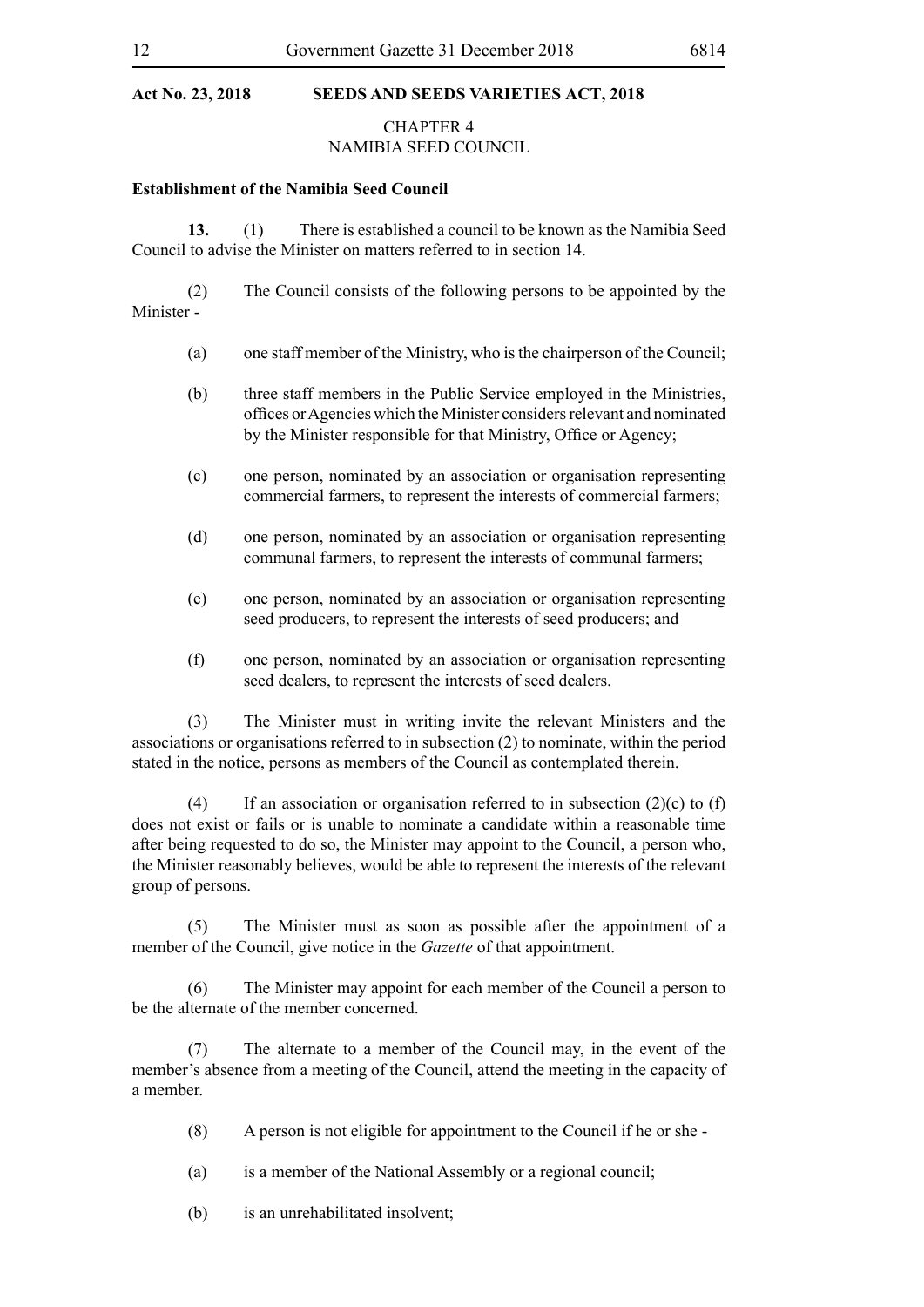- (c) has been convicted of an offence of which dishonesty is an element and sentenced to imprisonment without the option of a fine; or
- (d) has been declared by a competent court to be of unsound mind.

#### **Powers, duties and functions of the Council**

- **14.** The functions of the Council are -
- (a) to make recommendations to the Minister in relation to the application of this Act, any amendment to this Act and the making of regulations under this Act;
- (b) to advise the Minister on the duties and functions to be performed in terms of this Act and on matters referred to the Council by the Minister;
- (c) to inquire into, and advise the Minister on, matters relating to the seed and seed varieties and the seed industry in general;
- (d) to monitor and coordinate the implementation of the national seed policy;
- (e) to supervise and provide policy guidelines to the Seed Varieties Committee or any other committee of the Council and to provide policy guidelines to the Service and to any other person or body involved in the implementation of the national seed policy;
- (f) to advise any person who, or an institution which, requires assistance or information on seed production or development or related matters; and
- (g) to perform any other function as may be directed by the Minister or as may be prescribed.

#### **Tenure and vacation of office**

**15.** (1) Subject to subsection (2) and (3), a member of the Council holds office for a period of three years, but may be re-appointed at the end of his or her term of office.

- (2) A member of the Council vacates office if he or she -
- (a) ceases to hold the office by virtue of which he or she became a member;
- (b) has, without the leave of the Council, absented himself or herself from three consecutive meetings of the Council;
- (c) in writing, resigns from office;
- (d) becomes subject to a disqualification referred to in section  $13(8)$ ; or
- (e) is removed from office under subsection (3).

(3) The Minister may, after affording a member an opportunity to make representations on the matter, remove a member from office if the Minister has reasonable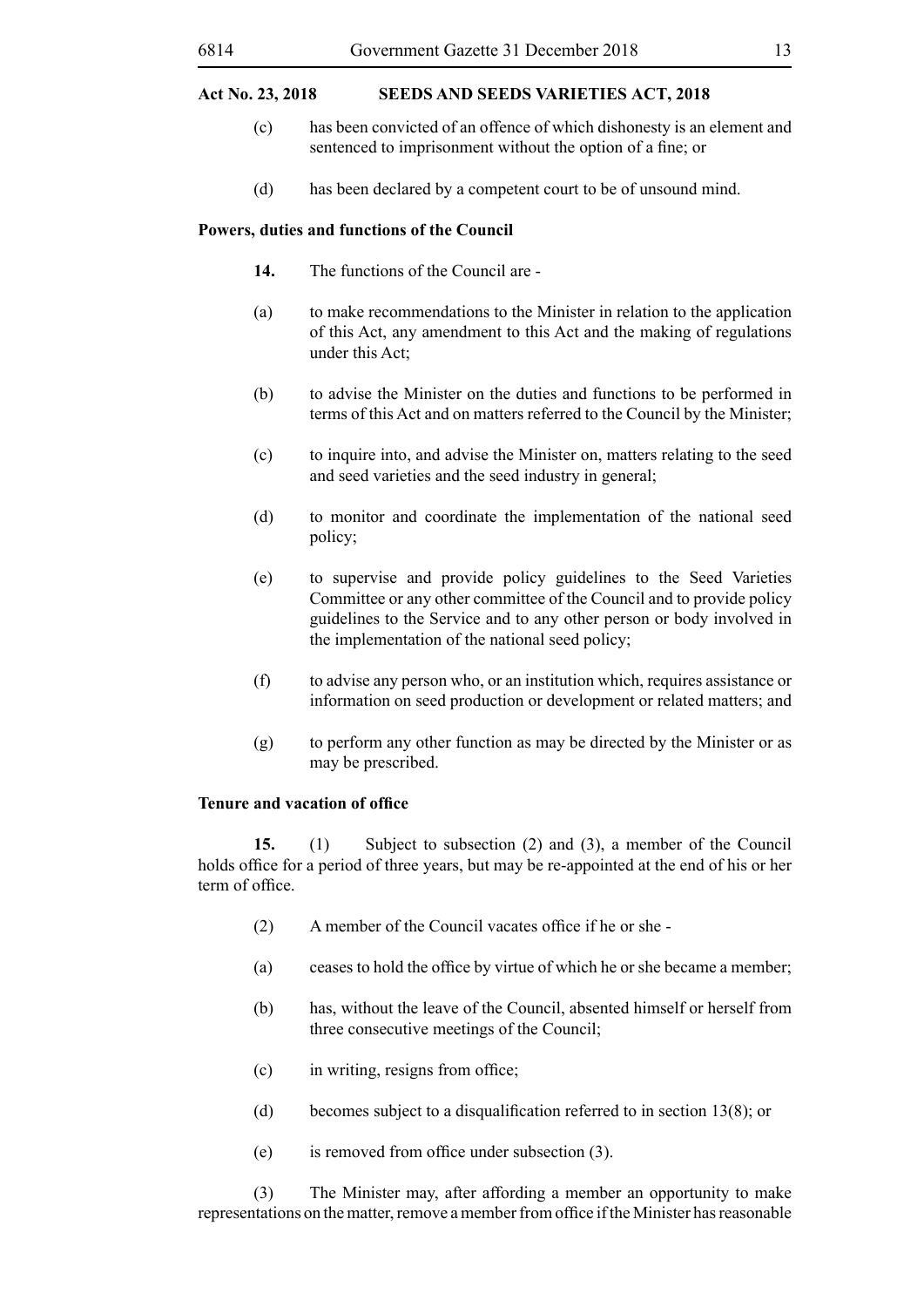cause to believe that the member is no longer fit or able to discharge the functions of his or her office or no longer represents the interest of the group whose interest he or she was appointed to represent.

 (4) If a member of the Council vacates his or her office under the circumstances referred to in subsection (2) his or her successor must be appointed in the same manner in which he or she has been appointed.

 (5) A member who is appointed under subsection (4) holds office for the unexpired portion of the term of office of the person in whose stead he or she is appointed.

#### **Conduct of members and disclosure of interest**

- **16.** (1) A member of the Council may not -
- (a) engage in an activity that may undermine the integrity of the Council;
- (b) participate in any investigation or decision concerning a matter in respect of which the member has a financial or other personal interest; or
- (c) use any confidential information obtained in the performance of his or her functions as a member to obtain, directly or indirectly, a financial or other advantage for himself or herself or any other person.

 (2) A member who has or acquires any financial or other personal interest, either directly or indirectly, in any matter which is before the Council for discussion and determination must -

- (a) immediately and fully disclose the interest to the Council; and
- (b) withdraw from any further discussion or determination by the Council of that matter.

(3) Any person who contravenes or fails to comply with any provision of this section commits an offence and is liable on conviction to a fine not exceeding N\$10 000 or to imprisonment for a period not exceeding 12 months or to both such fine such and imprisonment.

#### **Procedure and meetings of Council**

**17.** (1) The first meeting of the Council must be held at a place and time that the chairperson determines and any meeting of the Council thereafter must be held at a place and time that the Council determines.

(2) If for any reason a meeting determined by the Council cannot take place, the secretary, with the concurrence of the chairperson, must convene the next meeting of the Council.

- (3) The chairperson -
- (a) may at any time convene a special meeting of the Council;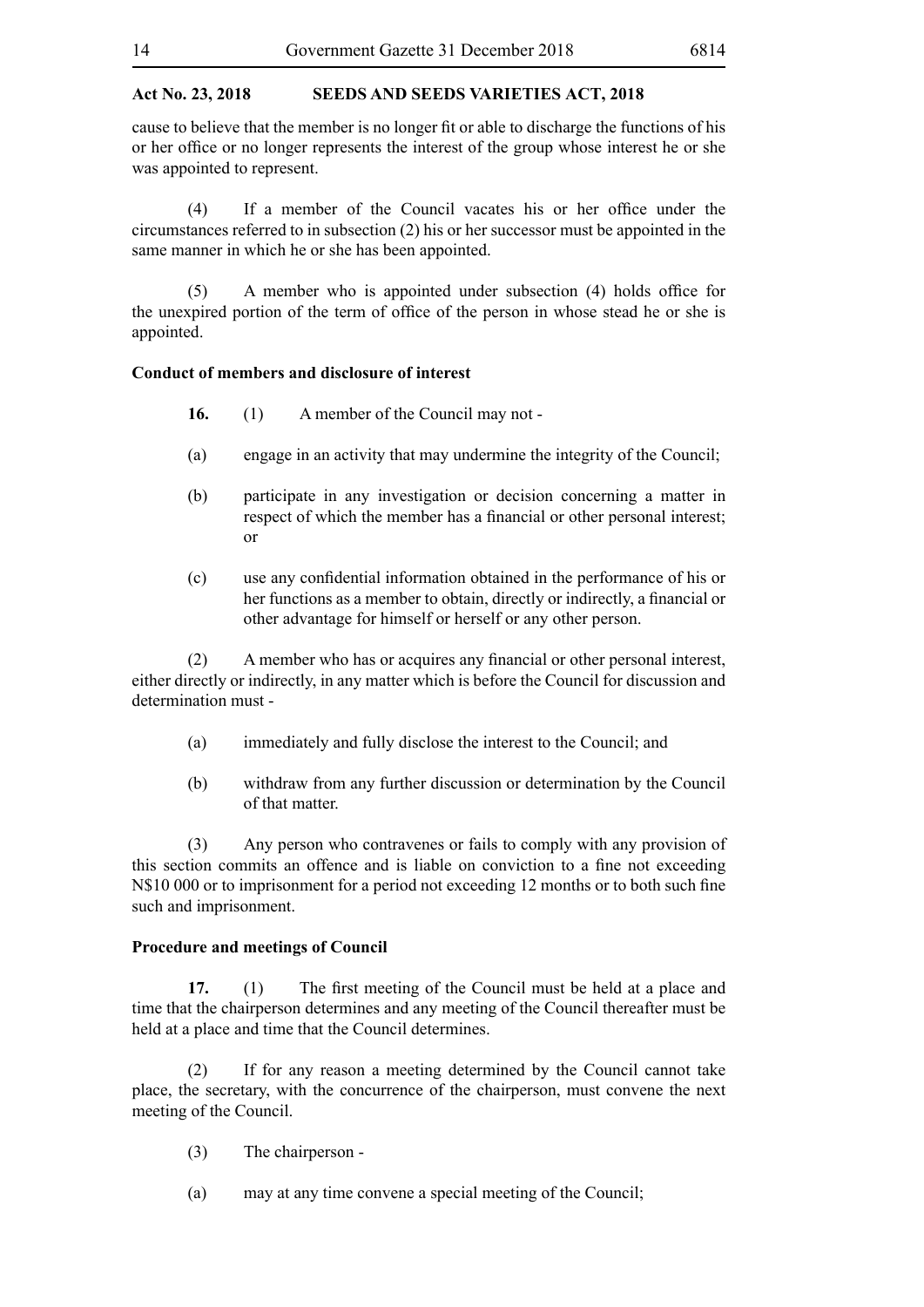(b) must convene a special meeting of the Council if requested thereto by the Minister or at least three members of the Council.

(4) The chairperson must preside at all meetings of the Council at which he or she is present.

 (5) The members of the Council must at the first meeting of the Council elect a vice-chairperson from their number.

(6) In the absence of the chairperson from a meeting, the vice-chairperson must preside or in the absence of both the chairperson and vice-chairperson, the members present must elect a member of the Council to preside at that meeting.

- (7) At a meeting of the Council -
- (a) five members of the Council form a quorum;
- (b) all questions are decided by a majority of votes of the members present and voting; and
- (c) the member presiding has a deliberative vote and, in the event of an equality of votes, also a casting vote.

(8) The Council may invite any person who has expert knowledge of a matter being considered by the Council to attend a meeting of the Council and take part in discussions in relation to that matter, but such person has no right to vote.

(9) The secretary must keep or cause records to be kept of all the proceedings at meetings of the Council.

(10) As soon as possible after a meeting of the Council has taken place, the chairperson must cause a copy of the minutes of that meeting to be submitted to the Minister.

(11) Subject to the provisions of this Act, the Council may determine the procedure at its meetings and at the meetings of any committee of the Council.

#### **Committees**

**18.** (1) There is established a committee of the Council known as the Seed Varieties Committee whose constitution and functions are as provided in Chapter 5.

- (2) The Council may establish other committees -
- (a) to advise the Council on the performance of its functions; and
- (b) to exercise any power or perform any function of the Council which the Council may delegate or assign to that committee.

(3) At least two of the members of a committee referred to in subsection (2), must be members of the Council and the committee may have as many other members as the Council considers expedient.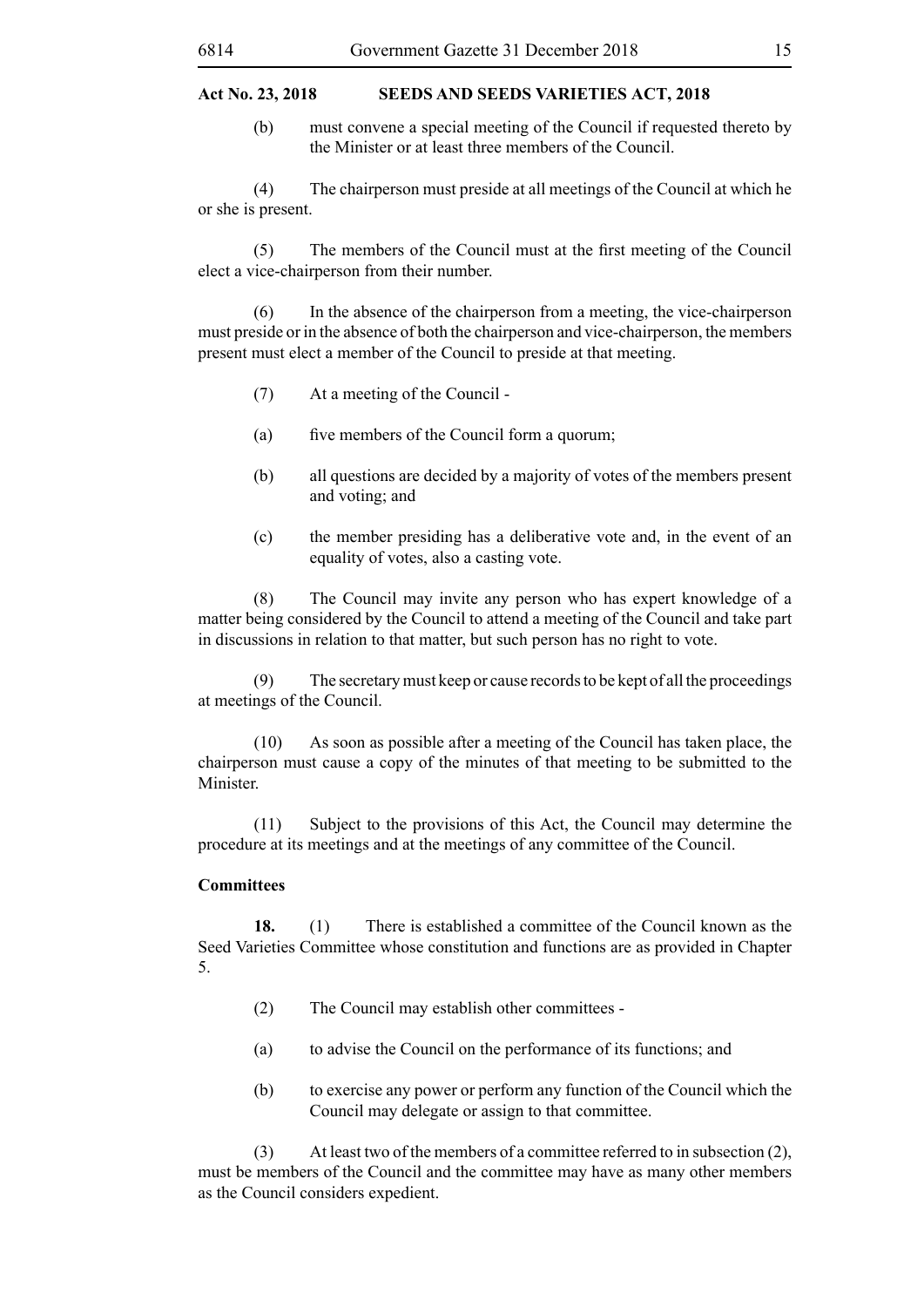(4) If the Council delegates any power to a committee or assigns any function to a committee, it must beforehand obtain the permission of the Minister for that delegation or assignment.

(5) The Council must designate a member of the Council to be the chairperson of a committee.

(6) A quorum of the Seed Varieties Committee is four members.

(7) A quorum of any other committee is at least half the number of positions on that committee or a larger number if the Council decides that a larger number must be a quorum.

(8) Subject to subsections (6) and (7), the provisions of sections 13(4) to (8), 15, 16, 17, and 19 apply to the Committee, or to a member of the Committee, as if he or she were a member of the Council.

#### **Administration and finance**

- **19.** (1) The Minister -
- (a) must designate a staff member in the Ministry to act as the secretary of the Council; and
- (b) may designate such other staff members in the Ministry to assist the secretary in the implementation and performance of the administrative and secretarial duties and functions of the Council.

(2) A member of the Council or of any committee who is not in the full time employment of the State is entitled to be paid such remuneration or allowances, as well as such other benefits, as the Minister, with the concurrence of the Minister responsible for Finance, may determine.

(3) A member of the Council or of a committee may be reimbursed for any expenses incurred while rendering any service to the Council or a committee.

#### CHAPTER 5

#### SEED VARIETIES COMMITTEE AND NATIONAL SEED VARIETIES REGISTER

#### **Seed Varieties Committee**

**20.** (1) The Seed Varieties Committee consists of the following six members appointed by the Council after consultation with the Minister -

- (a) at least two members of the Council, one of whom is appointed chairperson by the Council;
- (b) one person not being a member of the Council, nominated by an association or organisation representing farmers, to represent the interests of farmers;
- (c) one person not being a member of the Council, nominated by an association or organisation representing seed producers, to represent the interests of seed producers;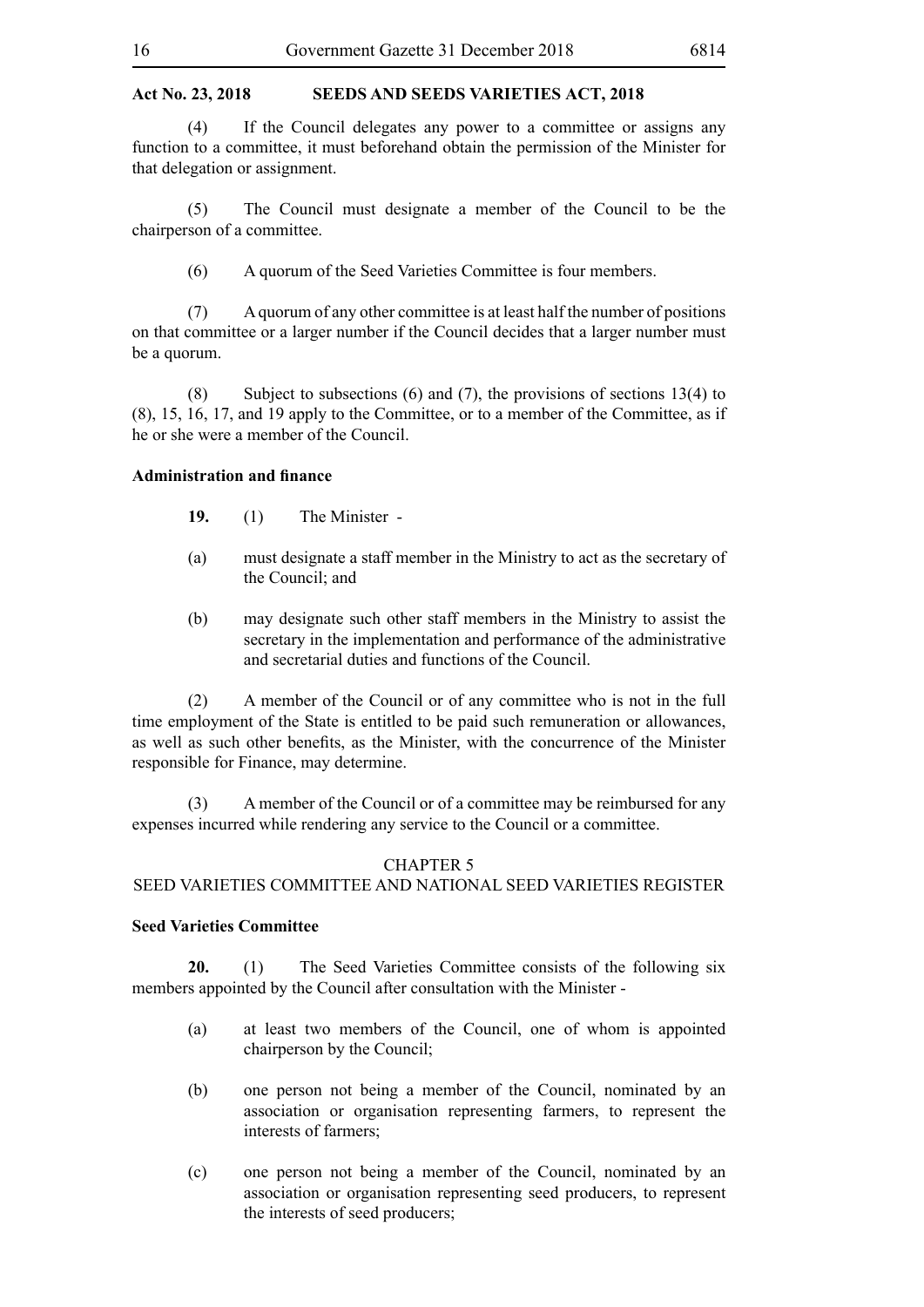- (d) one person not being a member of the Council, nominated by an association or organisation representing seed dealers, to represent the interests of seed dealers;
- (e) one person who is not a member of the Council and who, in the opinion of the Council, is a specialist or has expertise in the field of seed development.

(2) When appointing a member of the Seed Varieties Committee in terms of paragraph (b), (c) or (d) the Council must follow the procedure outlined in section 13(4) as if the member being appointed were a member of the Council and the provisions of section 13(8) apply.

#### **Functions of Seed Varieties Committee**

**21.** (1) The Seed Varieties Committee must perform the functions entrusted to it by or under this Act subject to the overall policy directives of the Minister and the Council.

(2) Without derogating from the generality of subsection (1), the functions of the Seed Varieties Committee are -

- (a) to review proposals for release of new seed varieties;
- (b) to register seed varieties and to define eligibility requirements for registration of varieties;
- (c) to arrange for reciprocal recognition of seed varieties with other countries;
- (d) to exercise control over the preparation of the register;
- (e) to authorise deletions from or additions to the register; and
- (f) to perform such other functions as may be assigned to it by the Minister or the Council or under any other law or as may be prescribed.

#### **Powers to specify minimum standards for seed**

- **22.** (1) The Minister may -
- (a) prescribe minimum standards relating to limits of germination, genetic and physical purity, and seed health, with respect to any seed of a specified kind or variety;
- (b) prescribe the use of a mark or label to indicate that the seed in question conforms to the minimum limits of germination, genetic and physical purity, and seed health specified under paragraph (a), and other particulars relating to the use of such mark or label, including -
	- (i) what information must be indicated on such mark or label;
	- (ii) a prohibition of such mark or label, unless the seed complies with any specified requirement.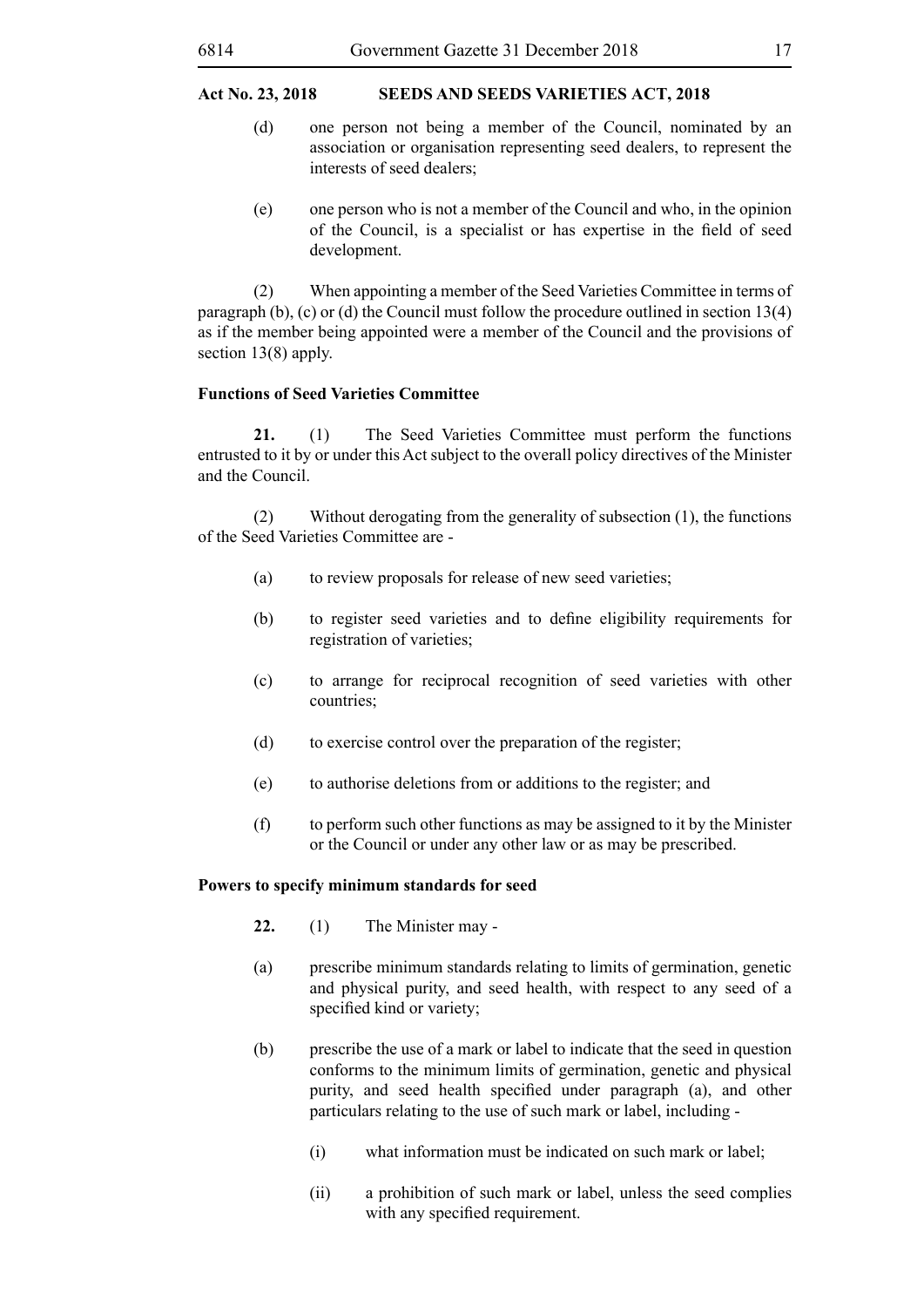(2) Any person who sells any seed which does not conform to the standards or does not contain a mark or label prescribed under subsection (1), or use a mark or label in a manner prohibited by such notice, commits an offence and is liable on conviction to a fine not exceeding N\$10 000 or to imprisonment for a period not exceeding 12 months or to both such fine and such imprisonment.

#### **National Seed Varieties Register**

**23.** (1) For the purposes of this Act, the Registrar must keep and maintain a register of all kinds and varieties of seed to be called the National Seed Varieties Register specifying all the kinds and varieties of seed that may be sold in Namibia.

- (2) The Register must indicate -
- (a) the denomination by which a variety is generally known on the date on which the kind of plant to which the variety belongs, has been declared to be a kind of plant for the purposes of this Act in terms of section 2;
- (b) the denomination of a variety recognised in terms of section 31;
- (c) the denomination of a variety in respect of which any intellectual property right exists including plant breeder's rights or trade marks;
- (d) the denomination by which a variety is known internationally; and
- (e) any prescribed specifications or information in respect of kinds and varieties referred to in paragraphs (a) to (d).

(3) The Registrar must keep and maintain the register under the general control and direction of the Seed Varieties Committee and the Registrar must make such entries in the register as may be directed by the Seed Varieties Committee.

(4) The Seed Varieties Committee may direct the Registrar to enter in the register such additional particulars regarding a variety that it considers appropriate.

(5) The Seed Varieties Committee may on its own motion or on application of any person -

- (a) enter any variety in the Register that is available in Namibia or whose availability in Namibia is in its opinion desirable; or
- (b) may in the register specify a kind of plant whose seed may be sold without being of a specific variety: Provided that specified varieties may be excluded from such specification.

(6) The Seed Varieties Committee must, within such intervals and in such manner as it thinks appropriate, publish in the manner prescribed, the prescribed information relating to kinds and varieties which have been entered in the register during that interval.

(7) The Registrar must, subject to such conditions and other requirements as may be prescribed, during office hours or the prescribed times allow any member of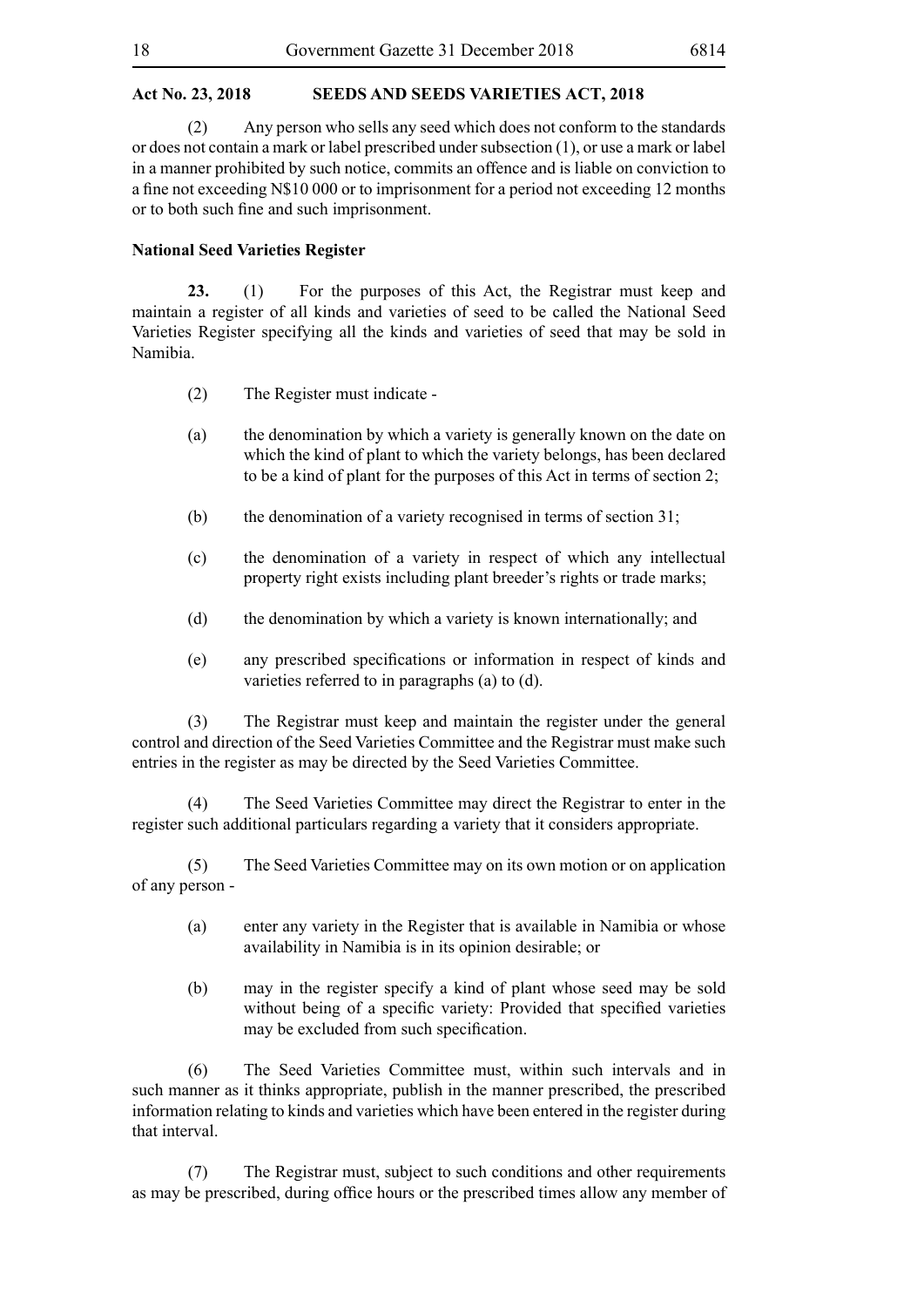the public to inspect the register or to make extracts from the register on payment of such fees as may be prescribed.

#### **Prohibition of sale of unregistered seed and seed varieties**

**24.** (1) No seed of any kind or variety as declared under section 2 may, for the purpose of cultivation, sowing or planting by any person, be sold unless that seed is of a variety specified in the Register or unless the seed is of a kind of plant specified as contemplated in section 23(5)(b) and that seed is not of a variety excluded as contemplated in the proviso thereto.

(2) No person may, unless specially authorised by the Seed Varieties Committee -

- (a) add to the registered variety name under which any seed is sold any qualifying term or reference whatsoever; or
- (b) sell seed of any variety under a name other than the name under which it is registered.

(3) Any person who contravenes or fails to comply with subsection (1) or (2) commits an offence and is liable on conviction to a fine not exceeding N\$10 000 or to imprisonment for a period not exceeding 12 months or to both such fine and such imprisonment.

#### **Registration of seed and seed varieties**

**25.** (1) The Seed Varieties Committee may, on application made to it in terms of section 26 (or on its own motion) grant registration, or refuse registration of any variety of seed on the basis of information furnished by the producer on the results of trials for such period as may be prescribed to establish the performance of that seed.

(2) The Seed Varieties Committee may grant provisional registration subject to the prescribed conditions and requirements to the varieties of seed which are available in the market on the date of commencement of this Act.

(3) Registration made as a result of an application under section 26 is valid for a period of 15 years in the case of annual and biennial crops, and 18 years for long duration perennials.

(4) At the expiry of the period referred to in subsection (3), the kind or variety of seed may be re-registered for a like period by the Committee on the basis of information furnished by the producer on the results of such trials as may be prescribed under subsection (1) to re-establish performance of the kind or variety of seed.

#### **Application for recognition and registration of variety**

26. (1) An application for the recognition of a variety and for its subsequent entry in the register may be made by any person, but, if an applicant is not resident in Namibia or, in the case of a juristic person, where an applicant does not have a registered office in Namibia, the application must be submitted only by a person who is resident in Namibia.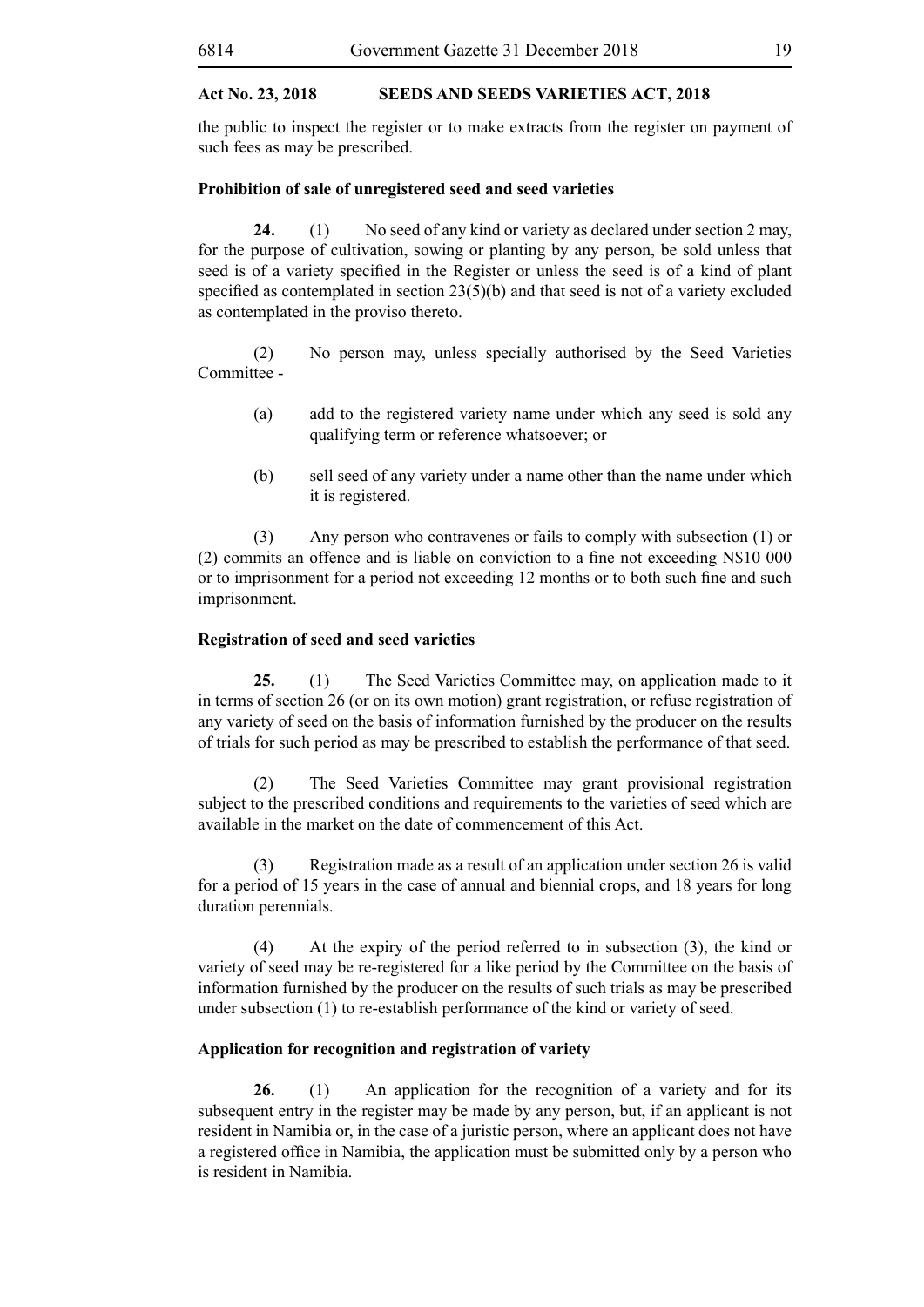(2) If an application in terms of subsection (1) relates to a variety bred or discovered by an identifiable person, that application must -

- (a) be made to the Seed Varieties Committee in the prescribed manner;
- (b) be accompanied by any prescribed particulars and the prescribed application fee; and
- (c) in the case of a variety bred or discovered by a person other than the applicant, be accompanied by the written authorisation of the breeder or discoverer.

(3) The Seed Varieties Committee may, on good cause shown by the applicant in writing, give written exemption from compliance with the requirements of subsection  $(2)(c)$  in which case, the State is not liable for any claim for damages as a result of an exemption granted.

#### **Requirements for recognition of variety**

- **27.** (1) A variety may be recognised if -
- (a) it is clearly distinguishable from any other variety of the same kind of plant of which the existence is a matter of common knowledge at the time of the filing of the application;
- (b) it is, subject to the variation that may be expected from the particular features of the propagation of the variety, sufficiently uniform with regard to the characteristics thereof;
- (c) it is stable in that the characteristics of the variety remain unchanged after repeated propagation or, in the case of a particular cycle of propagation, at the end of each such cycle; and
- (d) it is identified by a denomination which complies with the provisions of section 28.

(2) A characteristic referred to in subsection (1)(a) must be of such a nature that it is clearly recognisable and describable.

#### **Naming of variety**

**28.** (1) The denomination of a variety for which an application for recognition is being considered must be proposed by the person who applies for such recognition and must -

- (a) be suitable to identify a variety;
- (b) not be liable to mislead or to lead to confusion concerning the characteristics, value or identity of the variety in question or the identity of the breeder thereof;
- (c) be different from every denomination which designates existing varieties of the same or a closely related kind of plant;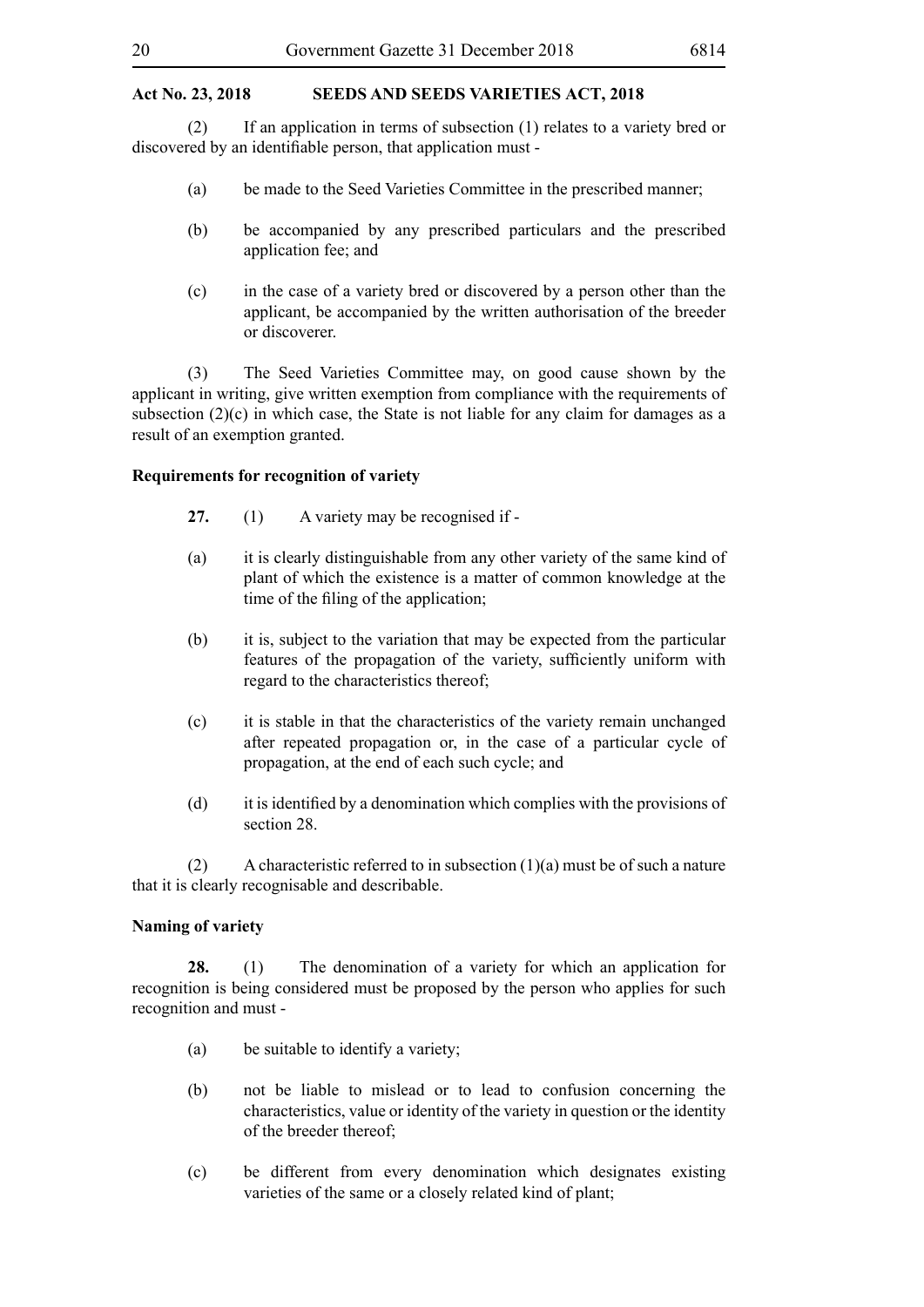- (d) not be offensive or contrary to morality; and
- (e) comply with such further requirements as may be prescribed or as the Registrar may determine.

(2) A denomination must, subject to the provisions of subsection (3), not be identical with or similar to or liable to lead to confusion with a designation which enjoys the protection accorded to a mark within the meaning of any law relating to the registration of trade marks in Namibia, and which applies to plants or seed or the use in connection therewith or in connection with a product thereof.

(3) If the denomination of a variety proposed by a person under subsection (1) is a designation in respect of which he or she enjoys the protection referred to in subsection (2), the Seed Varieties Committee may not approve such denomination unless such person in writing renounces his or her right to such mark as from the date on which the variety in question is recognised.

#### **Consideration and examination of application**

**29.** (1) The Seed Varieties Committee must consider every application for the recognition of a variety and all documents and any other proof submitted to it in connection therewith in order to ascertain whether the application complies with the requirements of this Act.

(2) The Seed Varieties Committee must, in order to enable it to determine whether a variety may be recognised -

- (a) undertake or cause to be undertaken such tests and trials as it may deem necessary with a variety in respect of which an application is being considered under subsection (1); or
- (b) use the results of tests and trials undertaken with that variety and obtained by it in terms of an agreement referred to in section 35.

(3) A person whose application is being considered must, for the purposes of such tests and trials and at the time and place determined by the Seed Varieties Committee -

- (a) subject to the provisions of subsection (4), pay the prescribed examination fee; and
- (b) furnish the Seed Varieties Committee
	- (i) with such quantity or mass of seed of the variety as it may require;
	- (ii) with such specimens of plants of the variety or of such parts thereof as it may require; and
	- (iii) with such information in connection with the variety as it may require.

(4) If the Committee for the purposes of the consideration of an application in terms of subsection (1), decides to use results referred to in subsection  $(2)(b)$  -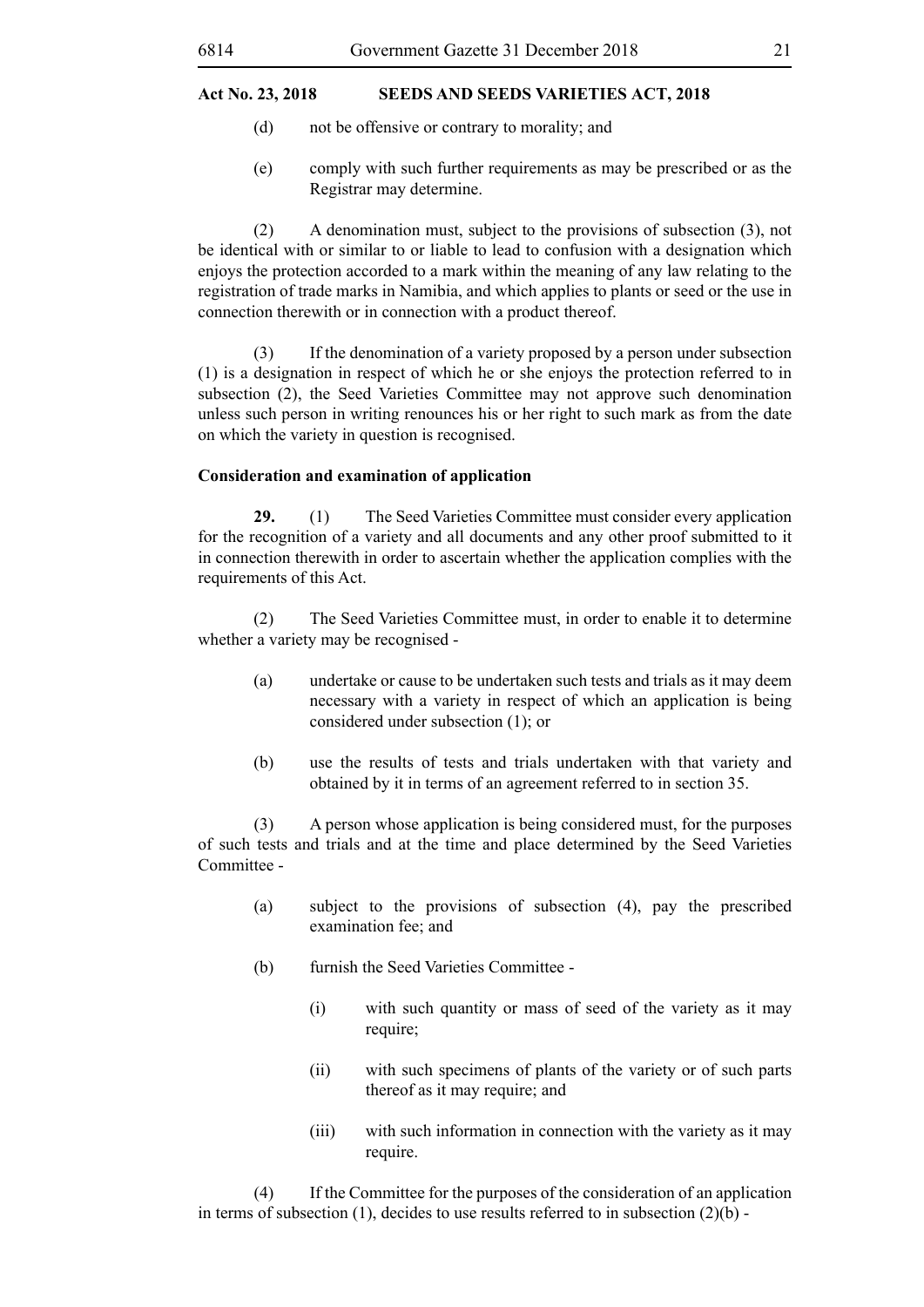- (a) the costs incurred in obtaining the results must be reimbursed to the Committee by the person whose application is being considered; and
- (b) the Committee may, before taking any steps relating to the consideration of the application, require the applicant to furnish a written undertaking or suitable guarantee for the reimbursement of such costs.

(5) The person whose application for the recognition of a variety is being considered must furnish the Registrar within 12 months from the filing of the application with everything required by the Seed Varieties Committee in terms of this section for the consideration of the application for the recognition of a variety.

(6) The Seed Varieties Committee may in writing on application grant an extension of the period provided for in subsection (5).

(7) An application for extension must be submitted to the Seed Varieties Committee in writing and must set out the reasons why extension should be granted.

#### **Rejection of application**

**30.** (1) The Seed Varieties Committee may reject an application for the recognition of a variety before considering it as contemplated in section 29, if it appears to it -

- (a) that the application does not comply with any provision of this Act;
- (b) that the variety in respect of which the application is made has previously been recognised in terms of this Act;
- (c) that it is clear from the application that the variety in question does not comply with the requirements provided for by this Act for the recognition thereof;
- (d) that the variety in question is not a variety of a plant to which this Act applies;
- (e) that the applicant is not under this Act entitled to make the application;
- (f) that the application contains a material misrepresentation;
- (g) that use of the variety or the denomination will infringe intellectual property rights of any person;
- (h) that the applicant refuses or has failed or is not able
	- (i) to propose a denomination complying with the provisions of this Act; or
	- (ii) to furnish a written undertaking or suitable guarantee referred to in section 29(4)(b) after having been requested to do so;
- (i) that the applicant has failed to comply with the provisions of section 29(5) within the time referred to in that subsection or any extension granted in terms of section 29(6); or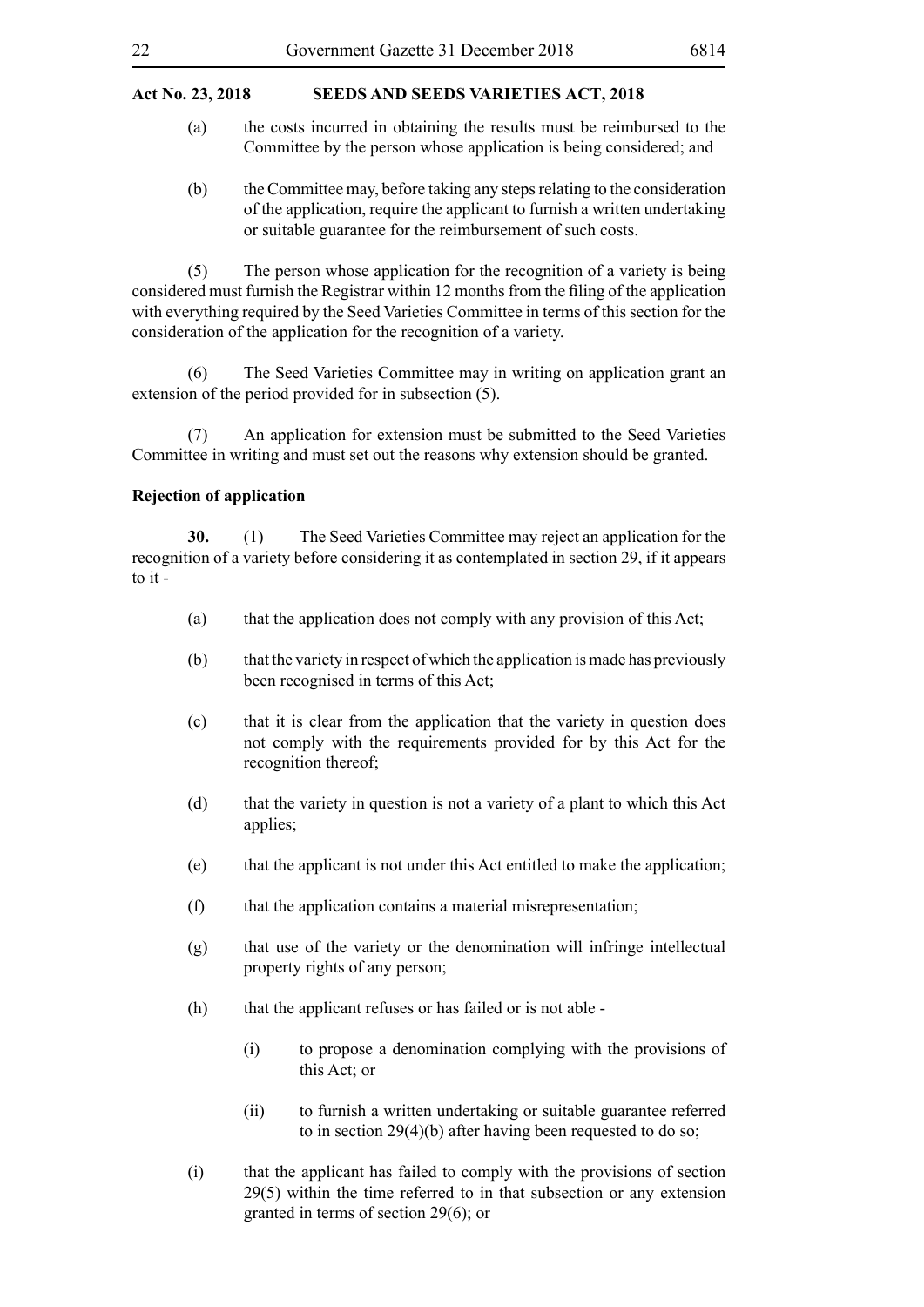(j) that the description submitted with the application does not clearly describe the variety.

(2) If the Seed Varieties Committee rejects an application under subsection (1) or refuses an application under section 31(2), it must direct the Registrar to advise the person who applied for recognition in writing of its decision and of the grounds on which it is based.

#### **Recognition of variety**

**31.** (1) Subject to the provisions of subsection (2), the Seed Varieties Committee must, after considering an application in terms of section 30 and examining the results of any tests or trials conducted with a variety, recognise the variety and direct the Registrar to enter it in the register if -

- (a) the application complies with the requirements of this Act;
- (b) the variety complies with the requirements referred to in sections 28 and 29; and
- (c) all money payable in terms of this Act in respect of the application has been paid.
- (2) The Seed Varieties Committee may refuse to recognise a variety if -
- (a) it is in the public interest to do so;
- (b) it, after an evaluation in terms of section 33, decides that the variety is undesirable for use.
- (3) The Seed Varieties Committee may only recognise a variety after -
- (a) it has decided not to investigate the variety under section 33(2); or
- (b) the prescribed period from the date on which plants or seed was supplied to the Registrar as contemplated in section 33(3)(a), has expired.

(4) The Registrar must in respect of each variety which is recognised by the Seed Varieties Committee -

- (a) enter the applicable particulars referred to in section 23 in the register; and
- (b) inform the applicant in writing of such recognition.

(5) If the Seed Varieties Committee refuses to recognise a variety in terms of this section, it must direct the Registrar to advise the applicant in writing of the decision and of the grounds on which it is based.

#### **Alterations in and deletions from register**

**32.** (1) A denomination of a variety entered in the register may be altered or supplemented by the Seed Varieties Committee -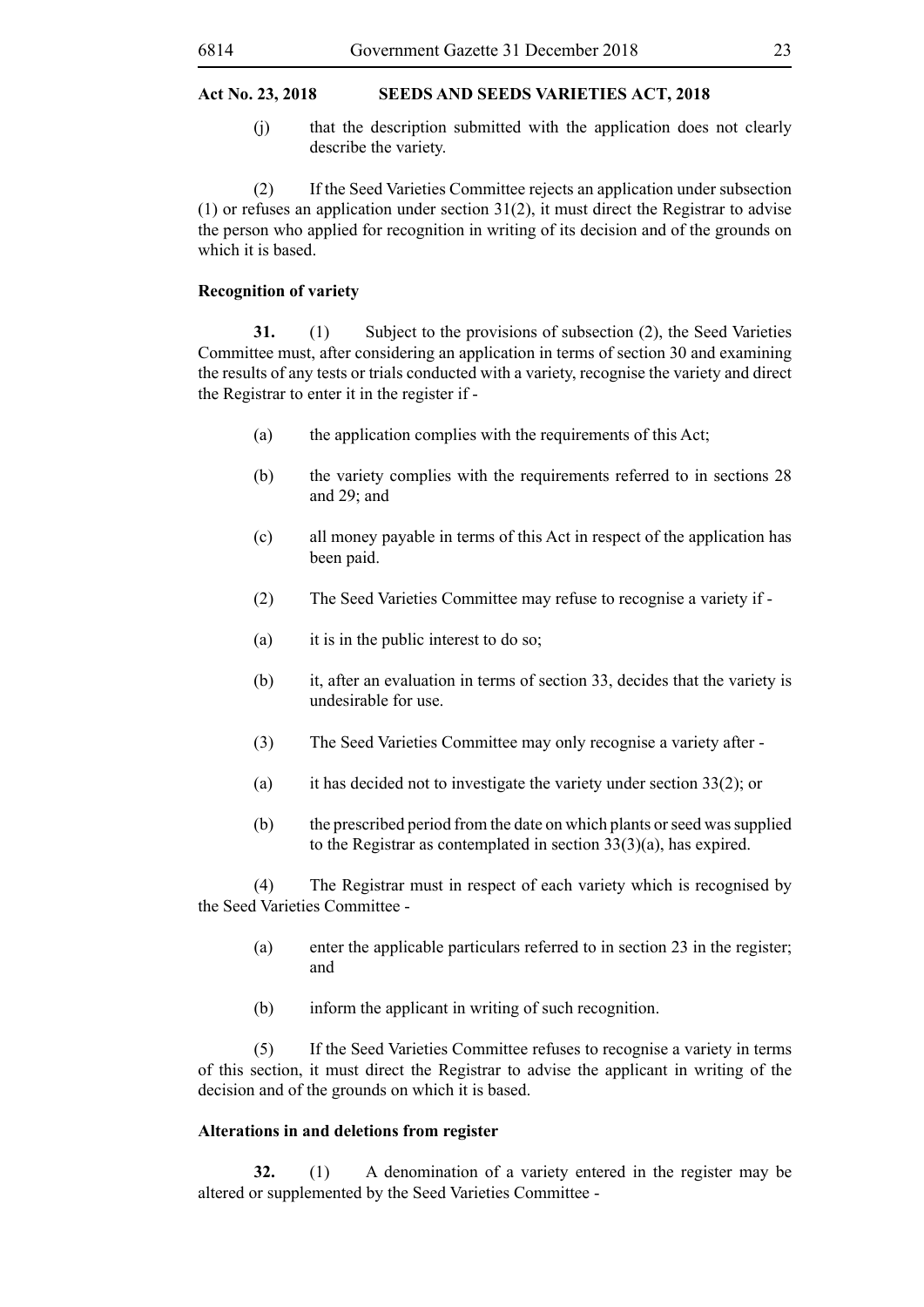- (a) on application made to it and on payment of the prescribed fees;
- (b) if an alteration becomes necessary, because a person holds intellectual property rights in respect of any variety or denomination.

(2) The Seed Varieties Committee may direct the Registrar to delete the denomination of a variety entered in the register if -

- (a) any information submitted to it in the application for the recognition of such variety or in connection with such an application was incorrect and the variety would not have been recognised if it had known that the information was incorrect;
- (b) a fact comes to the knowledge of the Seed Varieties Committee which, if known earlier, would have resulted in the refusal of such application;
- (c) it is in the public interest to delete it;
- (d) seed of such variety capable of reproducing the variety in such a manner that the characteristics thereof correspond with the characteristics described at the time of the recognition thereof, cannot readily be obtained;
- (e) the variety no longer conforms to the requirements referred to in section 27 or the denomination no longer conforms to section 28; or
- (f) after an evaluation under section 33, it decides that the use of the variety is undesirable.

(3) Before an entry is removed from the register, the applicant must be informed in the prescribed manner or the intention must be made known in the prescribed manner and the applicant or another person having an interest in the matter must be given an opportunity to make representations to the Seed Varieties Committee.

(4) If the Registrar deletes the denomination of a variety from the register, he or she must in writing advise the person who applied for recognition of the variety of the decision and of the grounds on which it is based, unless that person's identity and address is unknown to the Registrar.

#### **Evaluation of variety**

**33.** (1) The Seed Varieties Committee may, if it deems it necessary, evaluate the usefulness of a variety for agricultural or industrial purposes.

(2) For the purposes of subsection (1), the Seed Varieties Committee may evaluate -

- (a) any variety in respect of which an application for recognition has been submitted in terms of section 26; or
- (b) any variety which has been entered in the register.

(3) The prescribed quantity or mass of plants or seed of the variety in question required for the purpose of the evaluation -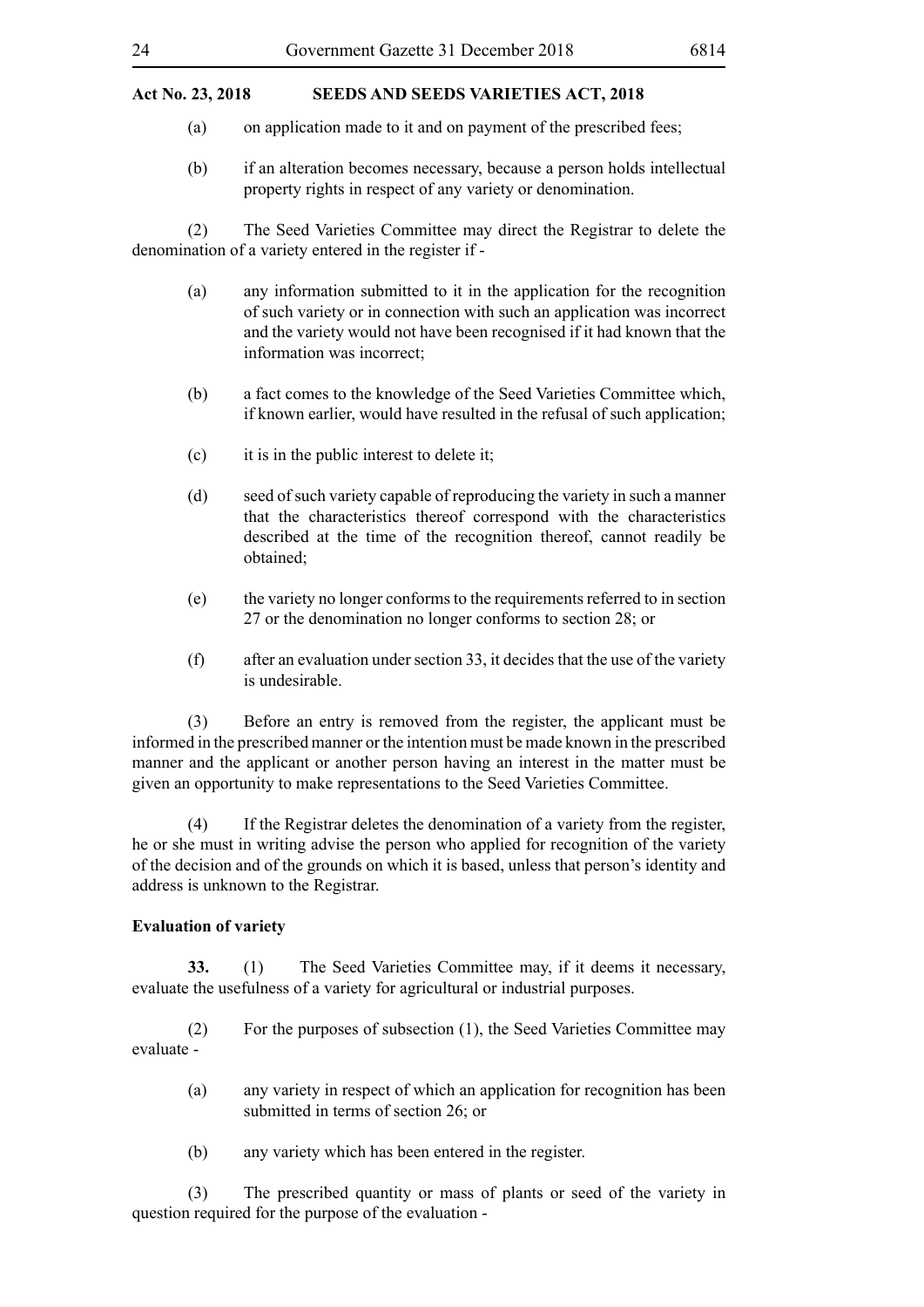- (a) must, in the case of a variety referred to in subsection  $(2)(a)$ , be supplied free of charge to the Seed Varieties Committee by the applicant at the prescribed time and place; and
- (b) may, in the case of a variety referred to in subsection (2)(b), be procured by the Seed Varieties Committee against payment from any person.
- (4) The Seed Varieties Committee may, in order to enable it to evaluate a variety -
	- (a) investigate the variety in the manner which it deems expedient;
	- (b) cause the variety to be investigated by the Registrar or by any other person;
	- (c) use the results of tests and trials conducted with that variety and obtained by it in terms of an agreement referred to in section 35.
- (5) The Seed Varieties Committee may, as a result of the evaluation of a variety -
	- (a) if an application for recognition has been filed with it, either recognise the variety or refuse the application; or
	- (b) if the variety has been entered in the register, either retain it in the register or cause it to be deleted.

(6) If plants or seed cannot be supplied or procured as contemplated in subsection (3), the Seed Varieties Committee may -

- (a) in the case of a variety referred to in subsection  $(2)(a)$ , refuse the application for the recognition of the variety; or
- (b) in the case of a variety referred to in subsection  $(2)(b)$ , cause the variety to be deleted from the register.

(7) The Seed Varieties Committee may at any time after an evaluation in terms of this section has been undertaken, repeat the evaluation.

#### **Compensation to farmers**

**34.** (1) For the purposes of this section "farmer" means any person who cultivates crops either by cultivating the land himself or herself or through any other person but does not include any person who engages in the procurement or sale of seed on a commercial basis.

(2) Where the seed of any kind or variety of plant is sold to a farmer, the producer must disclose the expected performance of such kind or variety to the farmer under given conditions, and if, such registered seed fails to provide the expected performance under such given conditions, the farmer may claim compensation from the producer as if that seed had a hidden defect and the producer were an expert in the provision of seed.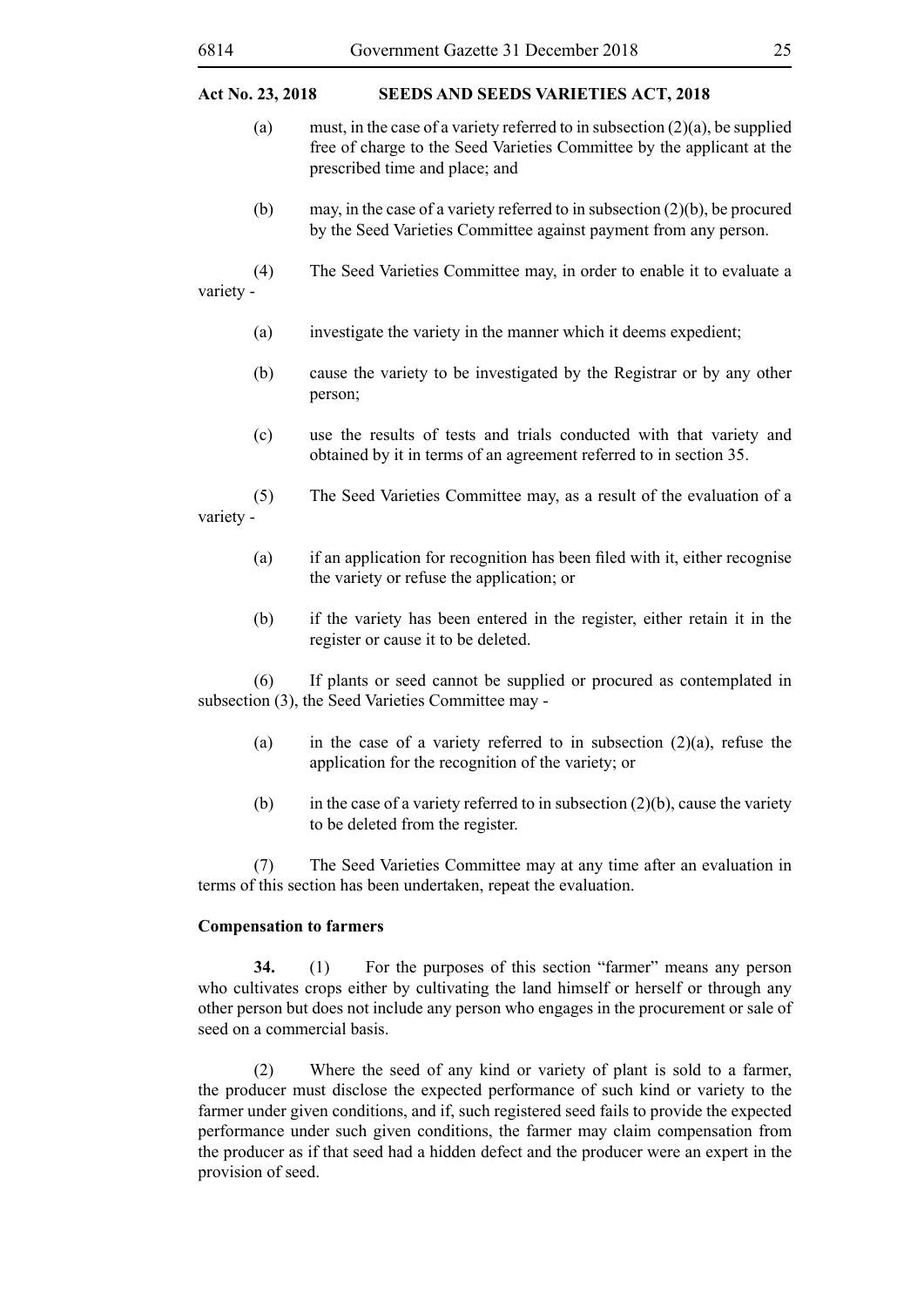#### **Agreements with authorities of other countries**

**35.** The Seed Varieties Committee may with the approval of the Minister, which must be granted with the concurrence of the Minister responsible for finance and of the Minister responsible for international relations and co-operation, enter into an agreement with the appropriate authority of another country in which agreement it is provided that the Seed Varieties Committee -

- (a) is, for the purposes of the consideration by it of an application for the recognition of a variety in terms of this Act, entitled to obtain the results of tests and trials conducted by that authority in respect of that variety; or
- (b) must render available to such authority the results of tests and trials conducted by the Seed Varieties Committee in respect of a variety,

against payment to or by that authority, as the case may be, of the amount specified in the agreement.

#### CHAPTER 6 SEED CERTIFICATION SERVICE

#### **Establishment of Service**

**36.** There is established a unit in the Ministry, to be known as the Seed Certification Service which consists of -

- (a) the Head of the Service;
- (b) the Central Seed Laboratory;
- (c) such other seed testing laboratories as may be necessary; and
- (d) the seed inspectorate.

#### **Head of Service**

**37.** (1) The Registrar is the Head of the Service, and is, subject to the overall policy direction of the Minister, responsible for the overall administration of the Service.

- (2) The Head of the Service must -
- (a) supervise and oversee the activities of all components of the Service;
- (b) plan, co-ordinate and implement policies to promote accessibility to the Service's resources and facilities and use of the Service's resources and facilities: and
- (c) after consultation with the relevant component of the Service, and subject to the provisions of this Act and any other law, determine the conditions on which the services of the component are to be used.
- (3) The Head of the Service may -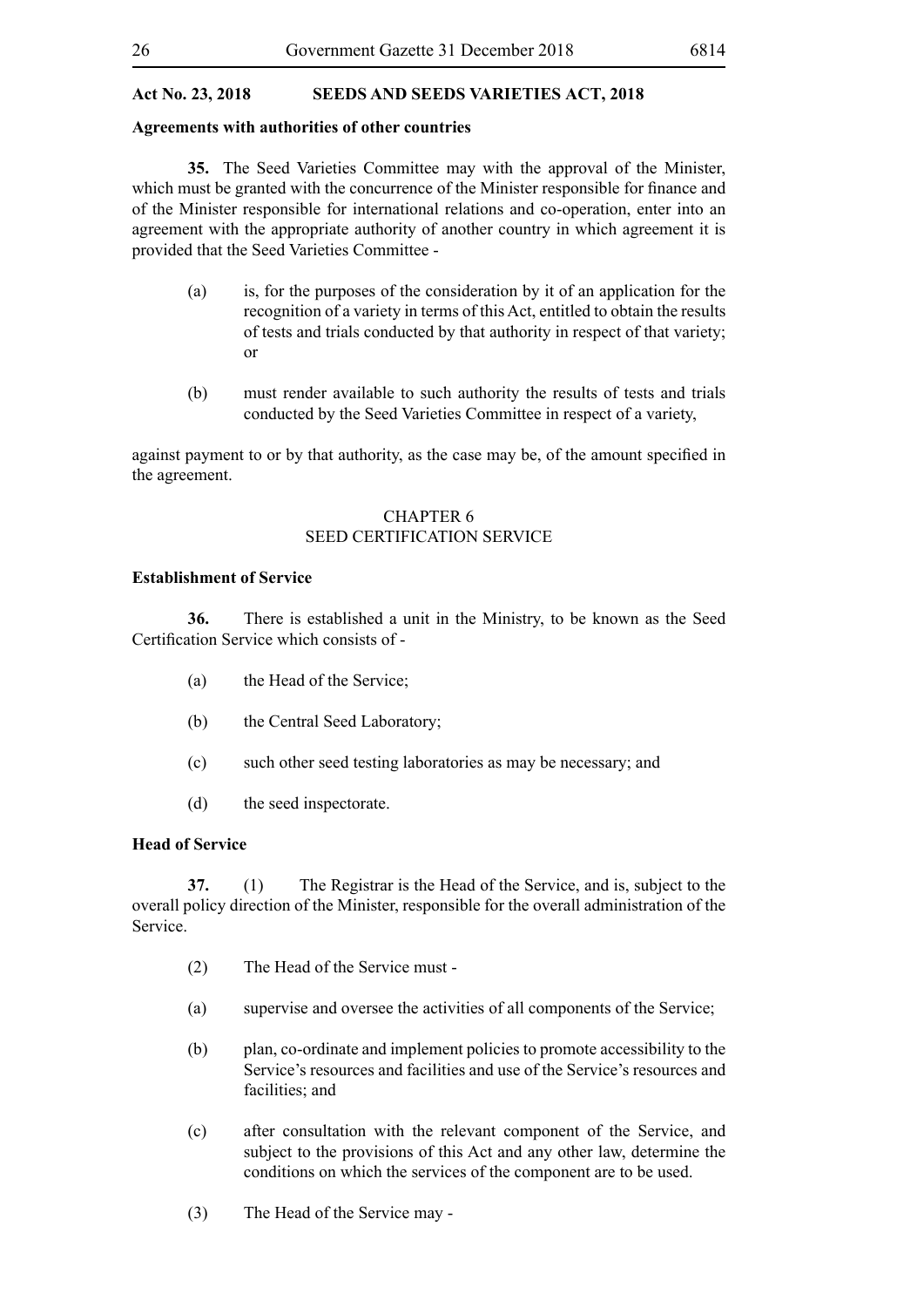- (a) provide training or advisory and support services to any component of the Service;
- (b) cause research to be conducted on behalf of any component of the Service;
- (c) with the approval of the Minister and the Minister responsible for finance, determine the fees payable in respect of any services rendered by the Service.

(4) The Head of the Service may provide advice or training to staff of a seed testing laboratory which does not form part of the Service.

- (5) The Head of the Service must -
- (a) submit to the Minister not later than 31 March of each year, a report on the activities of the Service during the preceding year; and
- (b) perform any other function connected with the Service which the Minister directs.

#### **Central Seed Testing Laboratory**

**38.** (1) The Minister may, after consultation with the Head of the Service, by notice in the *Gazette*, establish a Central Seed Testing Laboratory or declare any seed-testing laboratory which is part of the Public Service as the Central Seed Testing Laboratory to carry out the functions entrusted to the Central Seed Testing Laboratory by or under this Act or such functions as may be prescribed.

(2) Without derogating from the generality of subsection (1), the functions of the Central Seed Testing Laboratory are -

- (a) to conduct seed sampling, seed purity testing and identification of other seed, germination tests on seed, seed moisture tests, seed health tests and generally to conduct seed testing research;
- (b) to coordinate and to supervise the activities of seed testing laboratories in order to ensure uniformity in test results between all seed testing laboratories in Namibia;
- (c) to provide support and advisory services to all relevant stakeholders in the seed industry in Namibia;
- (d) to maintain a database and to act as a centre for national and international supply of information on seed production, testing, processing and distribution in Namibia;
- (e) to act as the central agency for the implementation of national and international standards relating to the seed industry; and
- (f) to perform any other function which is in accordance with the objectives of this Act and which is approved by the Head of the Service or as may be prescribed.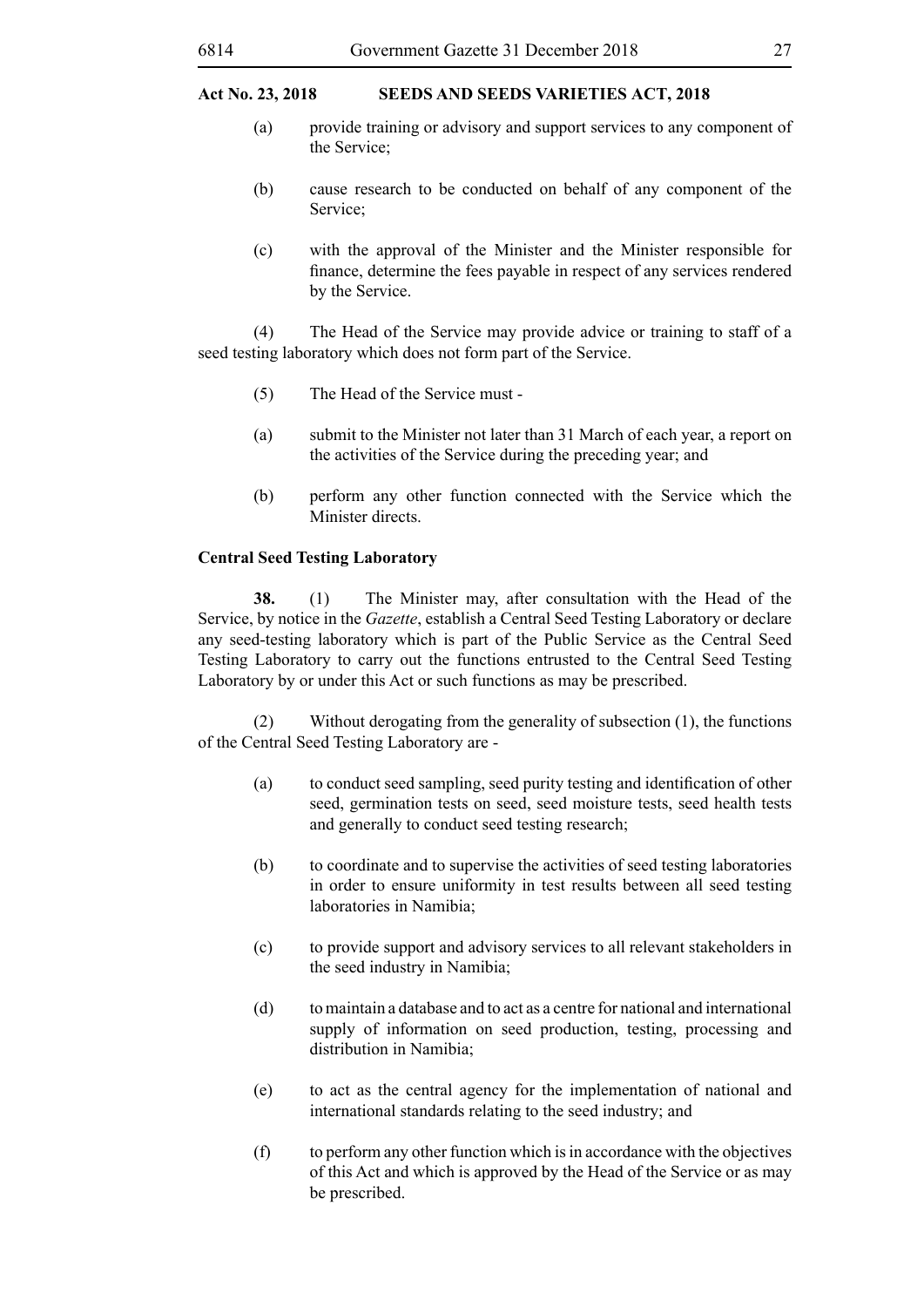(3) Subject to the laws governing appointments in the Public Service, the Central Seed Testing Laboratory referred to in subsection (1) must be staffed by as many seed analysts as the Head of the Service considers necessary who are also official seed samplers.

#### **Other seed testing laboratories**

**39.** (1) The Minister may, after consultation with the Head of the Service, by notice in the *Gazette*, establish one or more seed testing laboratories or declare any seed testing laboratory in the Government or non-Government sector as a seed testing laboratory where analysis of seed of any kind or variety may be carried out under this Act.

(2) A declaration under subsection (1) may be withdrawn if the Minister is no longer satisfied that the laboratory has a sufficient number of seed analysts.

#### **Seed inspectorate**

**40.** The seed inspectorate consists of seed analysts and seed inspectors.

#### **Seed analysts**

**41.** (1) The Minister may, in writing, appoint such persons as he or she thinks fit and having the prescribed qualifications to be seed analysts for the Central Seed Testing Laboratory and, when making such appointment define the geographic area of their jurisdiction.

(2) The Minister may, in writing, appoint such persons as he or she thinks fit and having the prescribed qualifications to be seed analysts for other seed testing laboratories and must, when appointing such persons, define the geographic area of their jurisdiction.

#### **Seed inspectors**

**42.** (1) The Minister may, in writing, appoint such persons as he or she thinks fit, having the prescribed qualifications, to be seed inspectors for the purposes of this Act and must, when appointing such persons, define the geographic areas within which they may exercise jurisdiction.

(2) Every seed inspector appointed in terms of subsection (1) must perform his or her duties and functions subject to the control and general or specific directions of the Head of the Service.

#### **Powers of seed inspectors**

- **43.** (1) A seed inspector may -
- (a) take samples of any seed of any kind or variety from
	- (i) any person selling such seed; or
	- (ii) any person who is in the course of conveying, delivering or preparing to deliver such seed to a purchaser or a consignee; or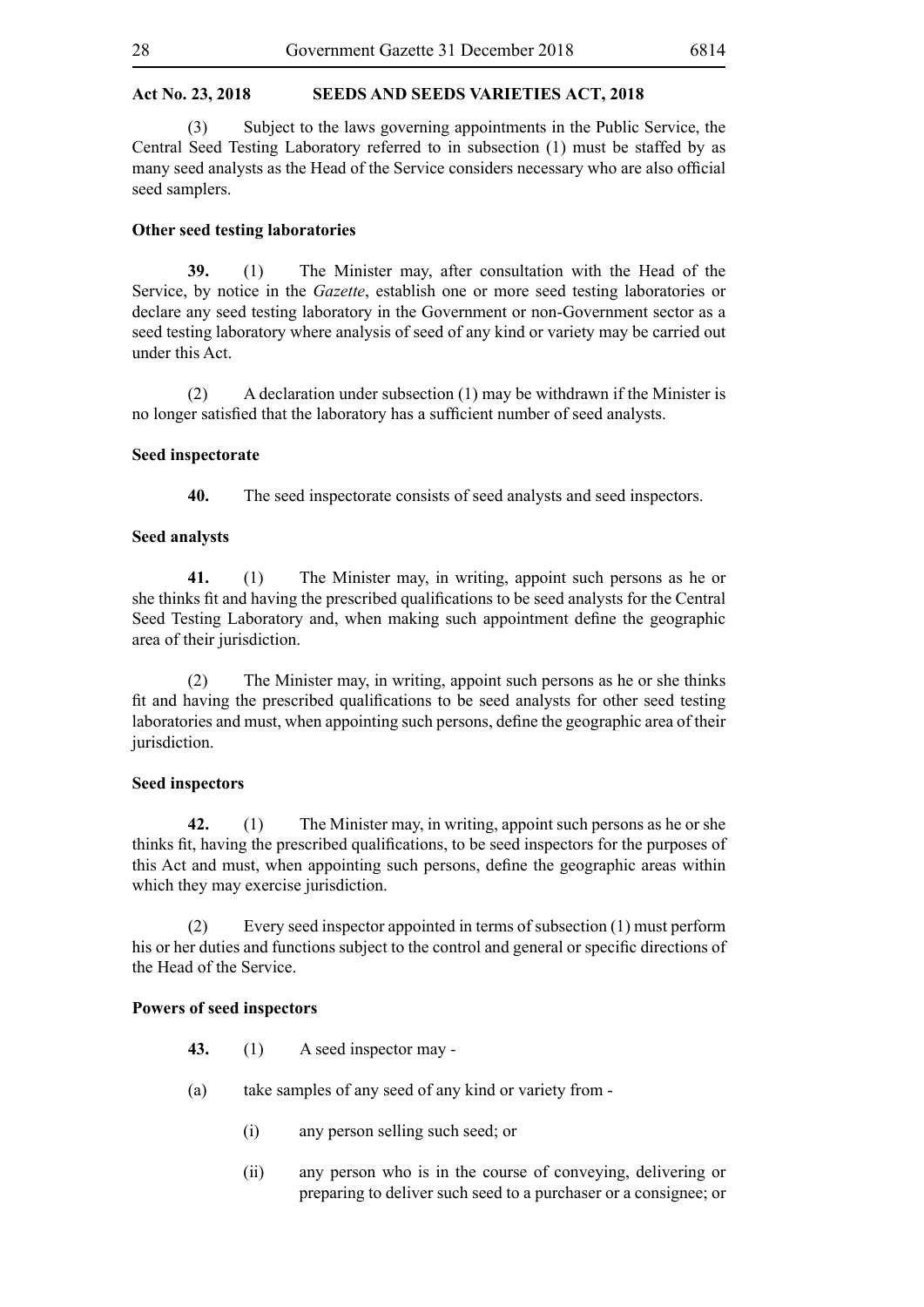- (iii) a purchaser or a consignee after delivery of such seed to him or her;
- (b) send such sample for analysis or examination to the seed analyst of the area within which such sample has been taken;
- (c) enter and search, at all reasonable times, with such assistance, if any, as he or she considers necessary, any place that is not the home or residence of any person, in which he or she has reason to believe that an offence under this Act has been or is being committed and order in writing the person in possession of any seed in respect of which the offence has been or is being committed, not to dispose of any such seed for a specific period not exceeding 30 days or, unless the alleged offence is such that the defect may be removed by the possessor of the seed, seize such seed;
- (d) examine any record, register, document or any other material object found in any place mentioned in paragraph (c) and seize it if he or she has reason to believe that it may furnish evidence of the commission of an offence under this Act; and
- (e) exercise such other powers as may be necessary for carrying out the purposes of this Act or any regulation made thereunder.

(2) The power conferred by this section includes the power to break-open any container in which any seed of any kind or variety may be contained or to breakopen the door of any premises where any such seed may be kept for sale except that the power to break-open the door may be exercised only after the owner or any other person in occupation of the premises, if he or she is present therein, refuses to open the door on being called upon to do so.

(3) Where a seed inspector takes any action under subsection  $(1)(a)$ , he or she must, as far as possible, be accompanied by such number of persons as may be prescribed at the time when such action is taken and take their signatures on a memorandum to be prepared in such form and manner as may be prescribed.

(4) The Minister may prescribe the procedures to be followed by inspectors when taking samples or sending samples to the seed analysts, the manner in which examinations or analyses of samples are carried out or conducted, the procedures for return or disposal of samples as well as the form of identification documents which an inspector is required to carry or to produce on demand by a person in relation to whom the powers conferred by this Act may be exercised, or the apparel which an inspector is required to wear while executing his or her functions under this Act.

#### **Accreditation of seed certification bodies**

**44.** (1) The Minister may, on the recommendation of the Head of the Service, accredit a person or body to certify that a consignment of seed or seed produced by a certain producer complies with the requirements prescribed for a specific purpose.

(2) The accreditation may be withdrawn by the Minister, for reasons to be recorded in writing and after giving to the concerned person, body or producer a reasonable opportunity of being heard.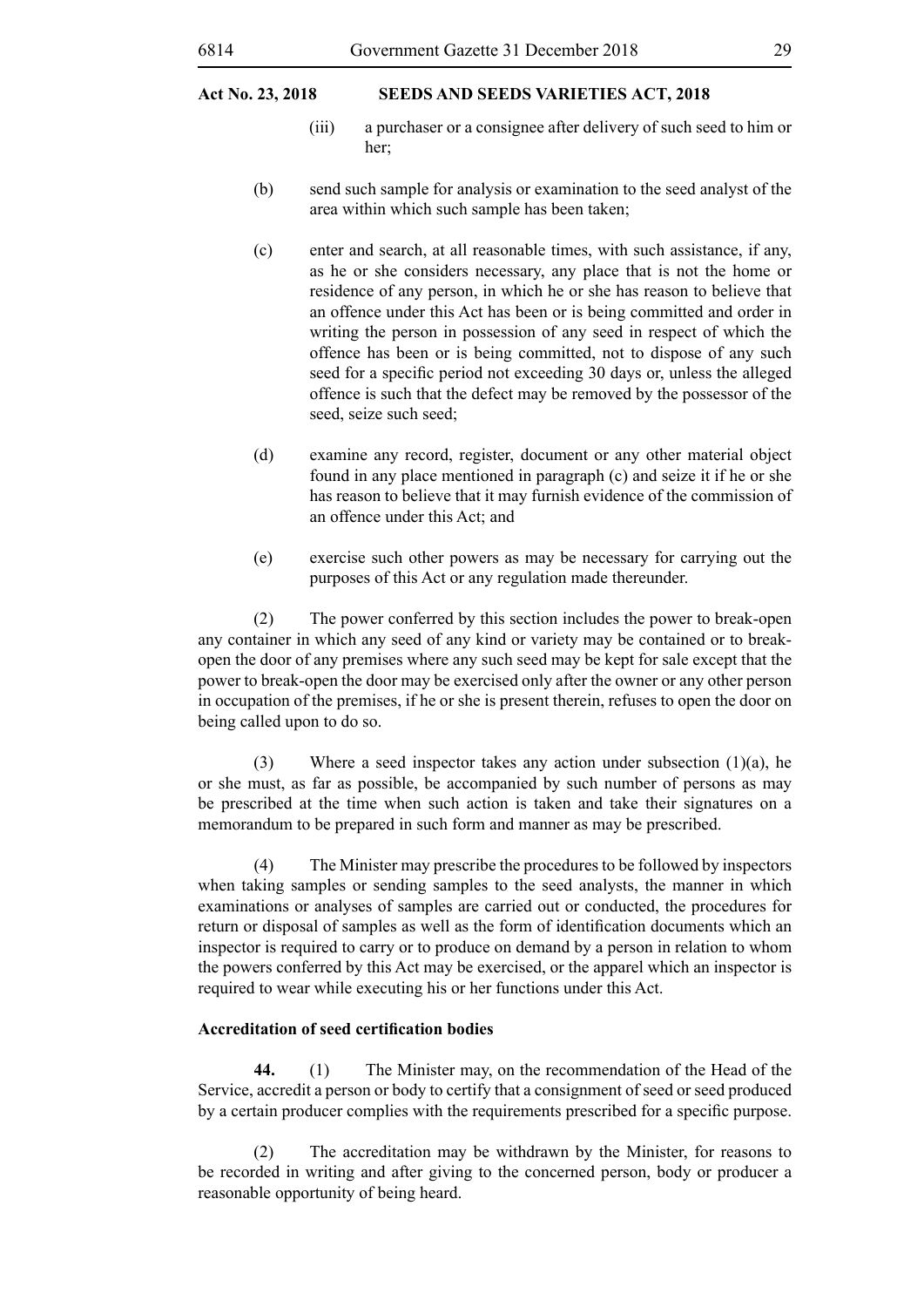(3) When seed is sold in Namibia, the packaging or any advertisement, or any other promotional or informational material distributed or used in connection with such seed, may indicate in the prescribed manner that the seed has been certified, if it has been certified by an accredited person or body or may display, attach to, or use on or in connection with a container, advertisement or promotional material a prescribed mark or indication which indicates that the seed in question has been certified.

- (4) No person may -
- (a) sell, display for sale, export or import seed in packaging; or
- (b) produce, distribute or display (whether for sale or distribution or for information only) any advertisement or promotional or informational material in respect of seed which is sold, displayed for sale, imported into, or exported from Namibia,

if such packaging, advertisement or material contains the word "certified" or in any other manner implies or suggests that the seed in question has been certified or if it contains a mark which so closely resembles an indication prescribed under subsection (3) or which is likely to be confused with such indication.

(5) Any person who contravenes subsection (4) commits an offence and is liable on conviction to a fine not exceeding N\$10 000 or to imprisonment for a period not exceeding 12 months or to both such fine and such imprisonment.

#### CHAPTER 7 GENERAL PROVISIONS

#### **Application of Act to State**

**45.** This Act binds the State: provided that no fees payable under this Act are payable by the State.

#### **Preservation, inspection and proof of documents**

**46.** (1) All documents lodged in terms of this Act must, subject to the provisions of subsection (3), be preserved for the prescribed period.

(2) Any document referred to in subsection (1) which, in the opinion of the Registrar, may lie for inspection by the public, is on payment of the prescribed fees, open for inspection during office hours at the office of the Registrar, and copies thereof must, on request and upon payment of the prescribed fees, be furnished to any person.

(3) Where an application for the recognition of a variety has been withdrawn, the Registrar must return all the original documents submitted in connection with the application to the applicant at the address indicated in the application or, if this is not practical, destroy them after expiry of the prescribed period.

#### **Secrecy**

**47.** (1) No person may disclose any confidential information acquired by him or her in the carrying out of his or her duties or the performance of his or her functions under this Act and which relates to the business or affairs of another person, except -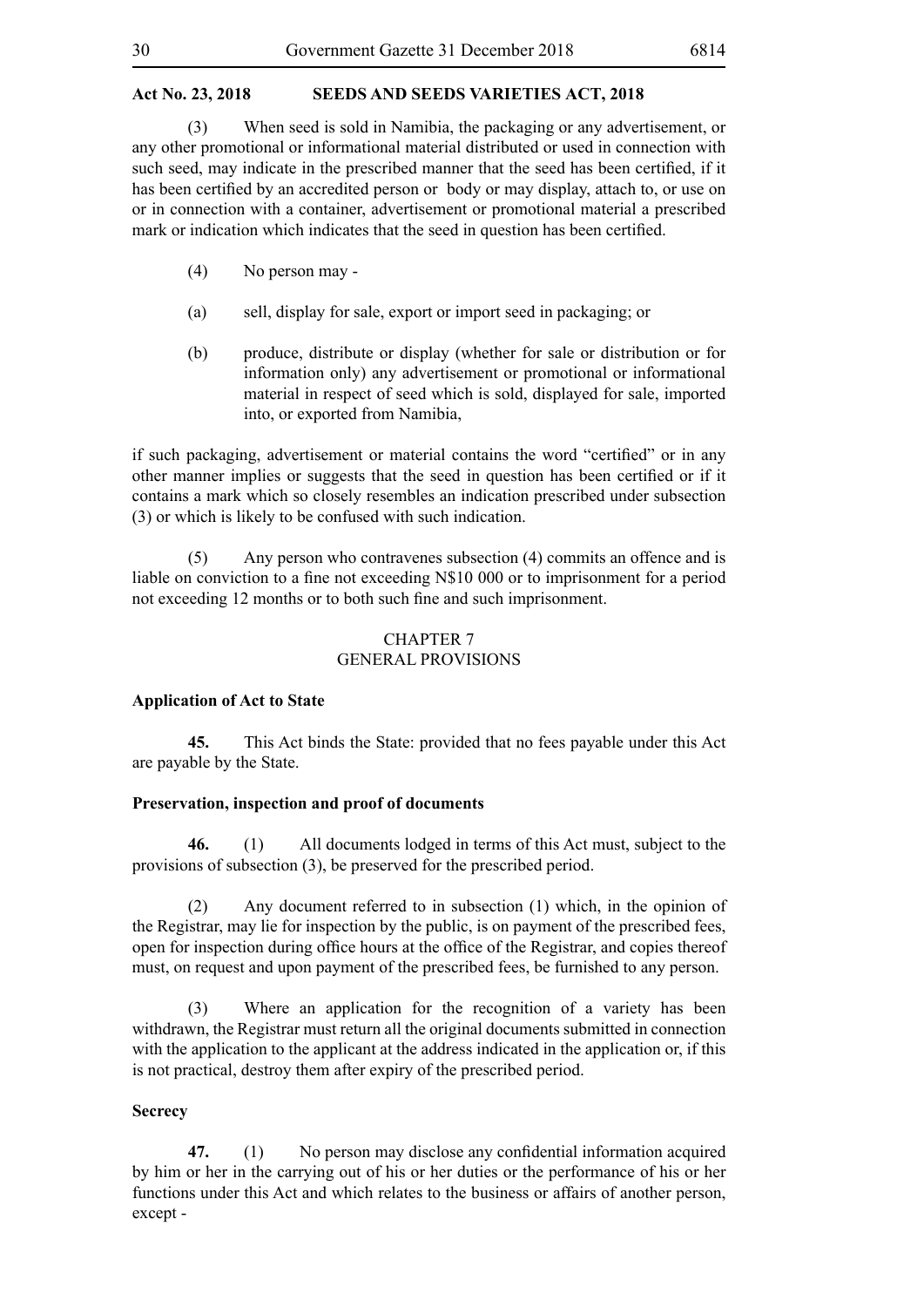- (a) for the purpose of carrying out his or her duties or performing his or her functions under this Act;
- (b) for the purposes of legal proceedings under this Act or any other law;
- (c) when required to do so by any court or under any law; or
- (d) with the written consent of the Minister.

(2) Any person who contravenes subsection (1) commits an offence and is liable on conviction to a fine not exceeding N\$10 000 or to imprisonment for a period not exceeding 12 months or to both such fine and such imprisonment.

#### **Appeals**

**48.** (1) A person who feels aggrieved by any decision or action taken by the Registrar in terms of this Act or the Seed Varieties Committee in terms of Chapter 5 may, within the period and in the manner prescribed and on payment of the prescribed fees, lodge an appeal with the Minister against the decision or action in question.

(2) The Minister must refer the appeal for investigation and decision to a board the members of which are appointed by the Minister and which consists of -

- (a) one person designated as chairperson on account of his or her knowledge of law; and
- (b) two persons who in the opinion of the Minister have expert knowledge of the subject of the appeal.

 (3) A person is disqualified from appointment as a member of the board if he or she has any direct or indirect interest in the outcome of the appeal.

 (4) An appeal must be heard on the date and at the place and time fixed by the chairperson of the board, who must advise the appellant, the Registrar and the Seed Varieties Committee in writing thereof.

(5) The chairperson of the board may, for the purposes of the hearing of the appeal -

- (a) summon any person who, in his or her opinion, may give material information concerning the subject of the hearing or who, he or she believes, has in his or her possession or custody or under his or her control any document which has any bearing upon the subject of the hearing, to appear before him or her at a time and place specified in the summons, to be interrogated or to produce that document, and the chairperson may retain for examination a copy of a document so produced;
- (b) administer an oath to or accept an affirmation from any person called as a witness at the hearing; and
- (c) call any person present at the hearing as a witness and interrogate him or her and require him or her to produce any document in his or her possession or custody or under his or her control.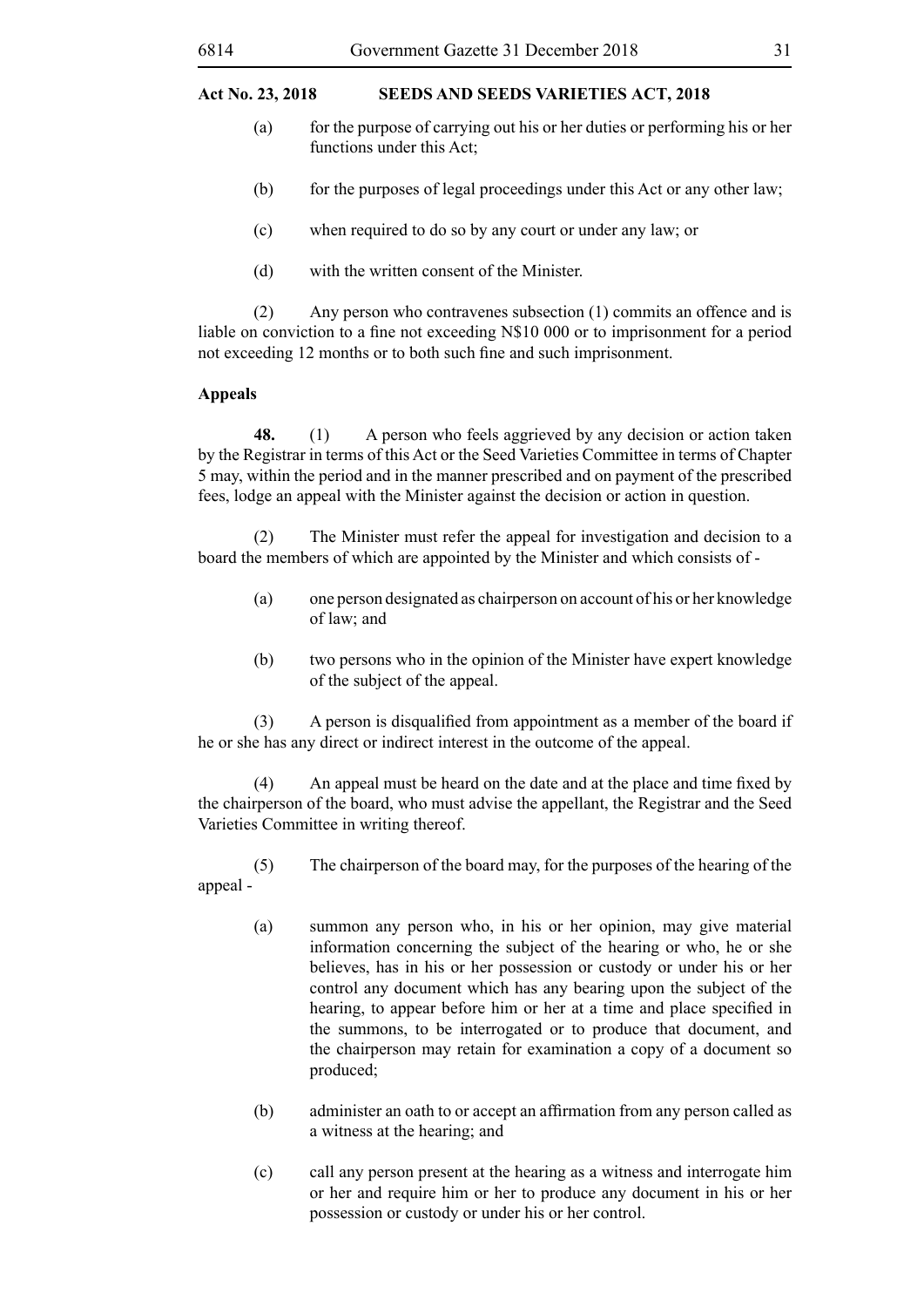(6) The procedure at the hearing of an appeal must be as prescribed.

(7) An appellant, if he or she appears before the board at the hearing of an appeal, and the Registrar or the Seed Varieties Committee may be represented by a legal practitioner duly admitted to practice in Namibia in terms of the Legal Practitioners' Act, 1995 (Act No. 15 of 1995).

- $(8)$  If a person appointed under subsection  $(2)$  -
- (a) dies or otherwise becomes unable to act as such member, during the investigation of the appeal or so soon before the commencement of the investigation that the vacancy cannot be filled in time;
- (b) is unable to act and another person cannot be appointed in time; or
- (c) is, after the investigation has commenced, unable to continue therewith,

the parties may agree that the investigation be continued by the remaining members, in which event, where the member who has died or has become unable to act, is the chairperson of the board, the Minister must designate one of the remaining members to act as chairperson.

(9) If the parties do not agree as contemplated in subsection (8), the investigation may be adjourned in order that the Minister may appoint a member, in accordance with the requirements of subsection (2), in the place of the member who has died or has become unable to act as such member.

(10) Where an appointment has been made under subsection (9), the investigation must, if the parties so agree, be continued as from the stage at which the investigation was adjourned as contemplated in subsection (9), or must, if the parties do not so agree, be commenced afresh.

- (11) The board may after investigation of the appeal -
- (a) confirm, set aside or vary the relevant decision or action;
- (b) order the Registrar or the Seed Varieties Committee to execute the decision of the board in connection therewith.

(12) A decision of the board is taken by majority vote: Provided that where there is an equality of votes, the chairperson has a casting vote in addition to his or her deliberative vote.

(13) The decision of the board must be in writing, and a copy thereof must be furnished to the Registrar or the Seed Varieties Committee, (as the case may be), as well as the appellant and any other party.

(14) If the board sets aside any decision or action by the Registrar or the Seed Varieties Committee, the prescribed fees paid by the appellant in respect of the appeal in question must be refunded to him or her, or, if the board varies any such decision or action, it may in its discretion direct that the whole or any part of such fees be refunded to the appellant.

(15) Any person who -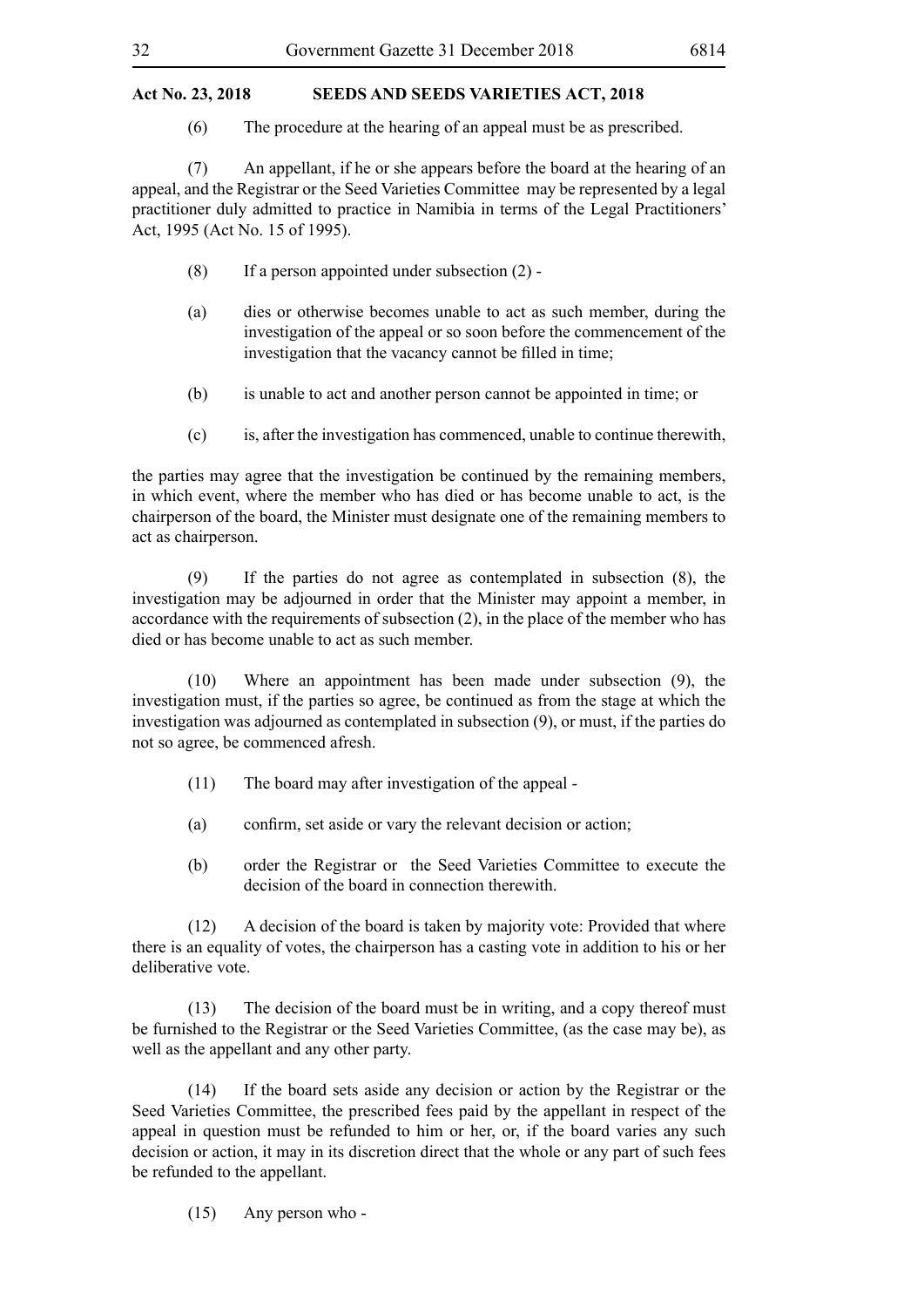- (a) having been duly summoned to appear at proceedings under this section, fails without lawful excuse so to appear;
- (b) having appeared as a witness at proceedings under this section, refuses without lawful excuse to be sworn or to make an affirmation or to produce any document or answer any question which he or she may be lawfully required to produce or answer,

commits an offence and is liable on conviction to a fine not exceeding N\$5 000 or to imprisonment for a period not exceeding six months or to both such fine and such imprisonment.

(16) A member of a board (other than a person in the full time employ of the State) appointed under this section must be paid such remuneration as may be prescribed.

#### **Publication or distribution of advertisements**

**49.** (1) For the purposes of this section "advertisement" means any communication to the public or a portion of the public which appears to promote the sale of any plant or seed, or to encourage the use thereof or to draw attention to the nature, properties, advantages or uses thereof or to the manner in which or the conditions on which it may be purchased or otherwise acquired irrespective whether it purports to be scientific or educational material.

(2) No person may publish or distribute or cause or permit to be published or distributed any false or misleading advertisement concerning plants, seed or any business or premises used for cultivation, production, sale, processing or distribution of plants or seed.

 (3) It is a sufficient defence for any person, other than the person selling the plants or seed to which the false or misleading advertisement relates, who is charged with a contravention of subsection (2), if he or she adduces evidence that creates a reasonable doubt that he or she did not know and could not reasonably be expected to have known that the advertisement was false or misleading in any respect, unless it is proved that the accused failed on demand by the Registrar or a member of the Namibian police to furnish the name and address of the person at whose instance the advertisement was published or distributed.

(4) Any person who contravenes subsection (2) commits an offence and is liable on conviction to a fine not exceeding N\$10 000 or to imprisonment for a period not exceeding 12 months or to both such fine and such imprisonment.

#### **General offences and penalties**

- **50.** (1) Any person who -
- (a) makes a false entry in the register or causes it to be made therein, or who makes a document or causes a document to be made which falsely purports to be a copy of or excerpt from the register;
- (b) produces or tenders or causes to be produced or tendered as evidence any such entry, copy or excerpt;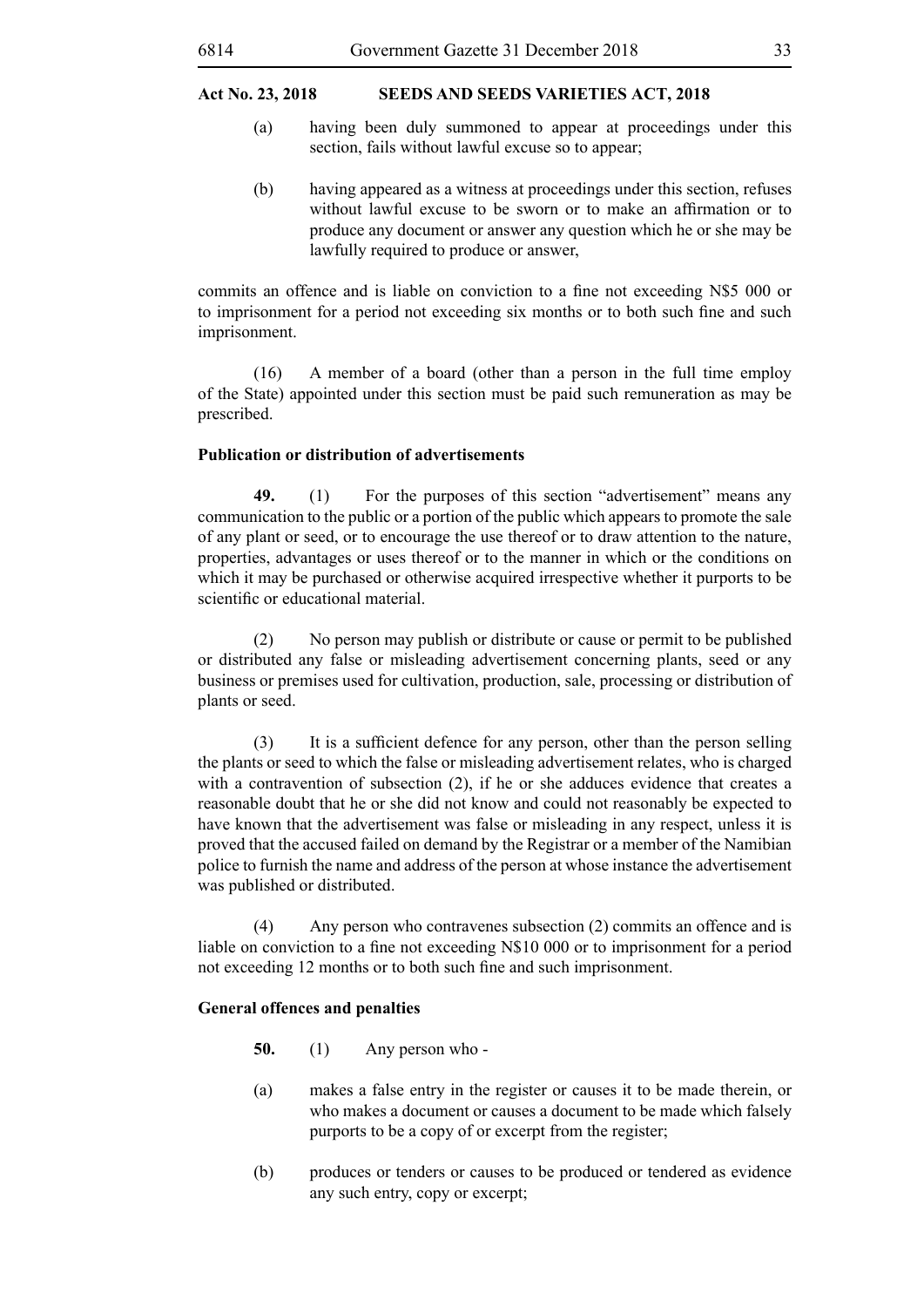- (c) knowing it to be false offers, utters or puts out an entry, a copy or an excerpt referred to in paragraph (a) to the detriment or potential detriment of another person;
- (d) makes a false statement or representation or furnishes false information knowing it to be false;
- (e) makes a document or causes a document to be made which purports to be a certificate, authorisation or other document issued in terms of this Act; or
- (f) fails to comply with the conditions of any certificate or other document issued in terms of this Act,

commits an offence and is liable on conviction to a fine not exceeding N\$10 000 or to imprisonment for a period not exceeding 12 months or to both such fine and such imprisonment.

- (2) Any person who -
- (a) obstructs or hinders the Registrar, a seed analyst, a seed inspector or any staff member or person authorised to perform any function or duty under this Act, in the exercise of his or her powers, the performance of his or her functions or the carrying out of his or her duties under this Act;
- (b) falsely holds himself or herself out to be a person referred to in paragraph (a);
- (c) fails or refuses to comply with any lawful instruction issued by a person referred to in paragraph (a) in the exercise of his or her powers, the performance of his or her functions or the carrying out of his or her duties under this Act;
- (d) tampers with any sample taken or any plant, seed, substance or other article seized in terms of this Act;
- (e) sells, removes or tampers with any plant, seed, substance or other article, or any book or document seized in terms of section 43, or who tampers with an identification mark or seal attached thereto in terms of that section,

commits an offence and is liable on conviction to a fine not exceeding N\$10 000 or to imprisonment for a period not exceeding 12 months or to both such fine and such imprisonment.

(3) Where a person has been convicted of an offence under this Act, the court convicting that person may on the application of the prosecutor declare any plant or seed in respect of which the offence was committed and all other plants or seed of a similar nature of which such person is the owner or which is in his or her possession, to be forfeited to the State.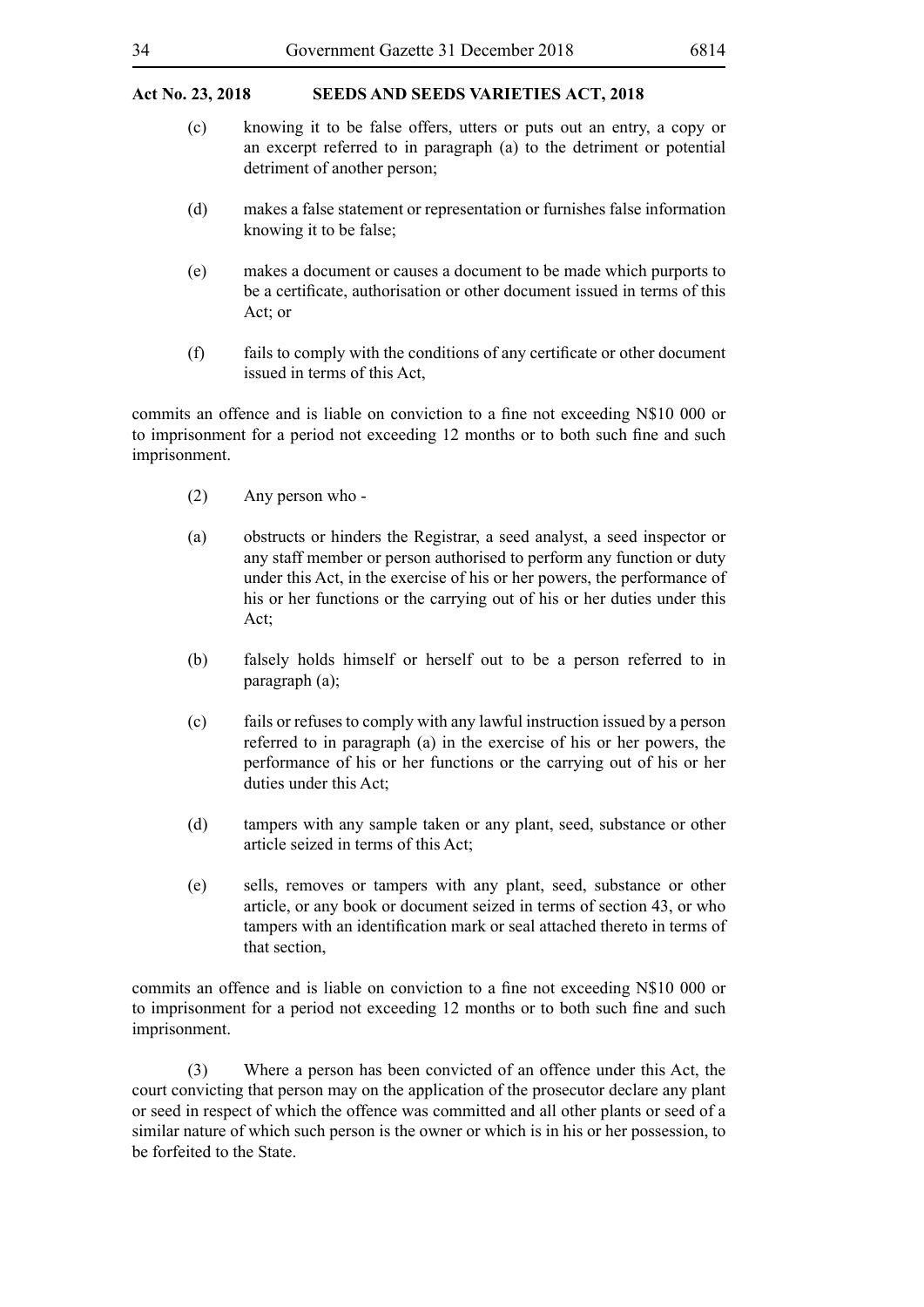#### **Presumptions**

**51.** (1) In criminal proceedings where a person has been charged with an offence under this Act, unless admissible evidence is adduced to the contrary -

- (a) any plant, seed, substance or other article in or upon any premises, place or vehicle at the time a sample thereof is taken pursuant to the provisions of this Act, is presumed to possess the same properties as such sample;
- (b) any sample taken in terms of this Act is presumed to be representative of that plant, seed, substance or other article from which it has been taken;
- (c) any particulars entered on a form that has been completed in the prescribed manner as contemplated in section 43(3) is presumed to be correct.

(2) In criminal proceedings where a person has been charged with an offence under this Act, any statement or entry contained in any book or document kept by or purporting to be issued by any person, or by the manager, agent or employee of such a person, is admissible in evidence against such person as an admission of the facts set forth in that statement or entry, unless admissible evidence has been adduced that such statement or entry was not made by such person, or by the manager, agent or employee of such person in the course of his or her work as manager or in the course of his or her agency or employment.

(3) In criminal proceedings where a person has been charged with an offence under this Act, an excerpt from or a copy of the register certified as such by the Registrar, is *prima facie* proof of the information contained therein.

#### **Limitation of liability**

**52.** No compensation is payable in respect of any action performed by any person authorised thereto in writing by the Registrar, the Seed Varieties Committee or any official, in respect of any act done in good faith under this Act.

#### **Regulations**

**53.** (1) The Minister may, after consultation with the Council, make regulations -

- (a) prescribing any certificate or other document or form to be issued or used for the purposes of this Act;
- (b) prescribing the fees payable in respect of any application, matter or document;
- (c) prescribing the scale of remuneration which are payable to any member of the board appointed in terms of section 48(2);
- (d) prescribing the information and facilities to be provided to the Registrar or Seed Varieties Committee by a person applying for the recognition